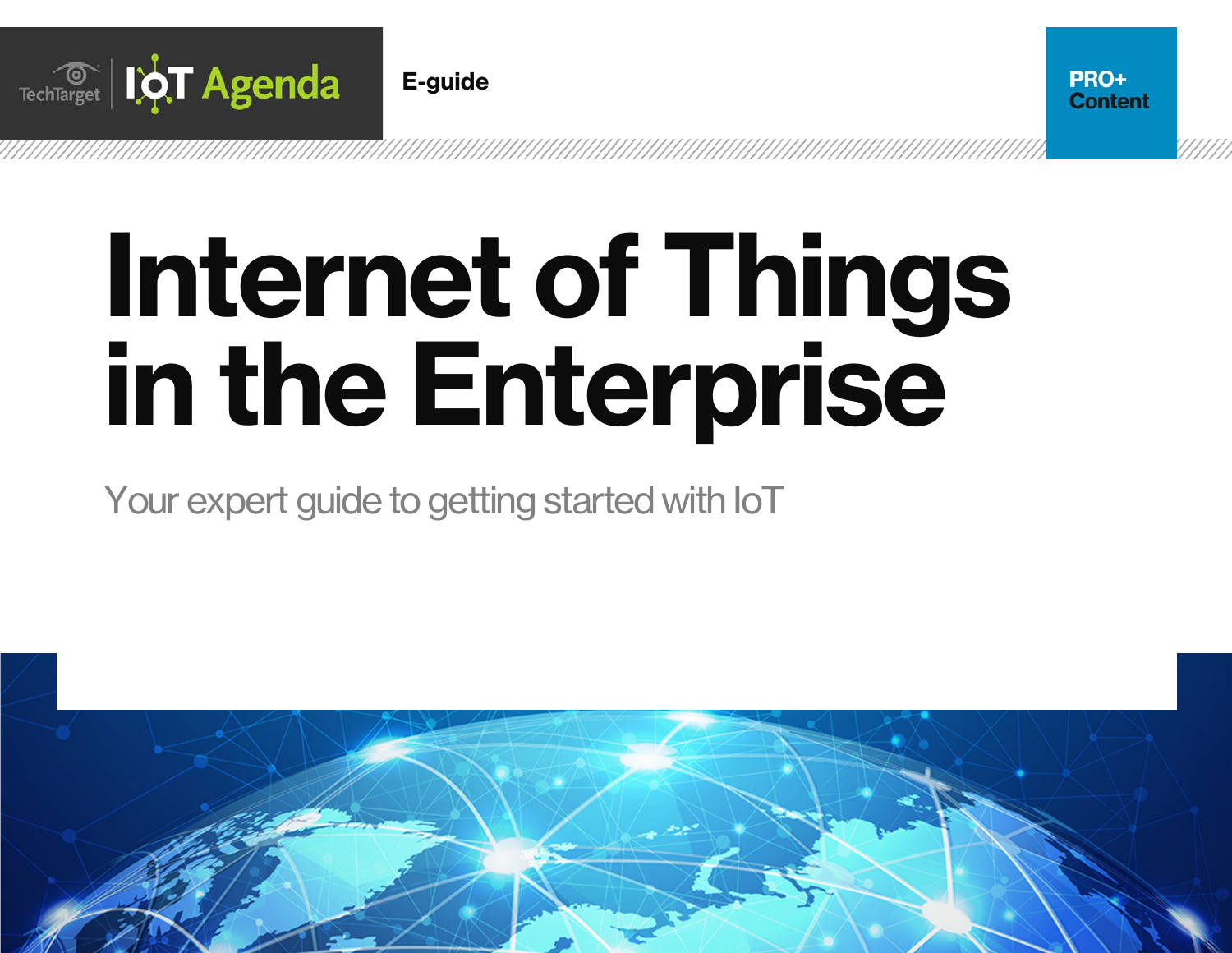

#### 

#### In this e-guide

- **Delving into an enterprise IoT** initiative? Read this first
	- p.2 and the contract of the p.2
- **A** Internet of Things (IoT): Seven enterprise risks to consider p.13
- loT device explosion challenges data center security

p.24

**Analytics holds key to** business value of IoT technology

p.29

Getting more PRO+ essential content

p.33

# In this e-guide:

The Internet of Things (IoT) is an environment in which objects, animals or people are provided with unique identifiers and the ability to transfer data over a network without requiring human-to-human or human-to-computer interaction.

In this new era, business professionals need expert assistance in order to make the leap to IoT. In this e-guide, find out:

- What you *need to know* before you get started on an enterprise IoT initiative
- Seven key IoT risks to prepare for before implementing an IoT policy
- How to address new data center security concerns brought on by IoT
- How to leverage data analytics to get the most out of your IoT investment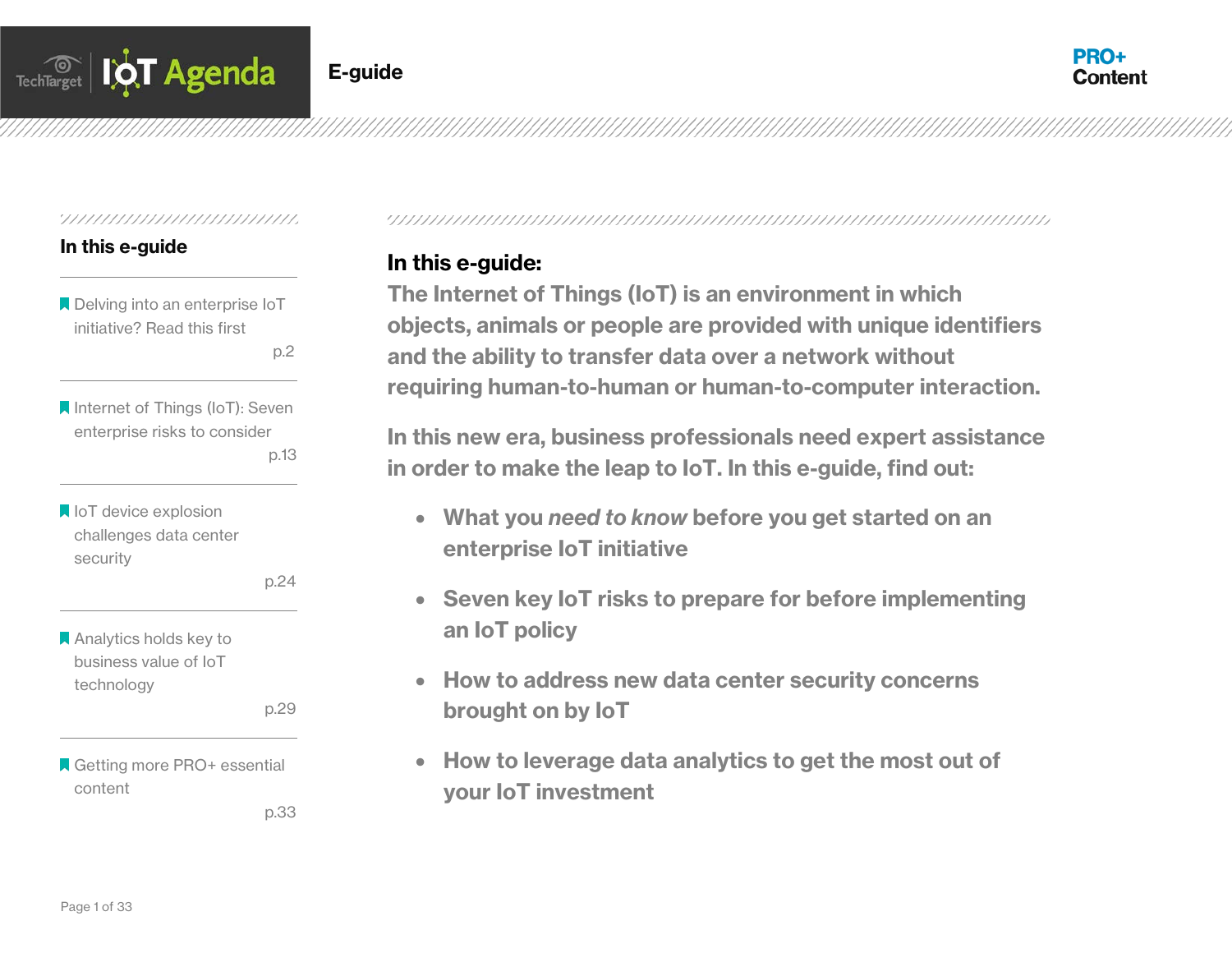



#### 

#### In this e-guide

**A** Delving into an enterprise IoT initiative? Read this first

p.2 and the contract of the p.2

**A** Internet of Things (IoT): Seven enterprise risks to consider p.13

loT device explosion challenges data center security

p.24

**Analytics holds key to** business value of IoT technology

p.29

Getting more PRO+ essential content

p.33

# **A** Delving into an enterprise IoT initiative? Read this first

**Nicole Laskowski, Senior News Writer** 

From the business problem to the technology, here's what CIOs need to know to get started on an enterprise IoT initiative.

The Monsanto Co. wants to help farmers solve a major problem: How to feed the additional 2.3 billion people we will have on earth by 2050, according to projections from the Food and Agriculture Organization of the United Nations. Throw in shrinking farmland and an industry that's traditionally slow to market, and the problem, it appears, [becomes a crucible.](http://searchcio.techtarget.com/feature/Land-O-Lakes-CIO-turns-dirty-data-into-customer-insights)

Monsanto, the world's largest seed company, has turned to the [Internet of](http://whatis.techtarget.com/definition/Internet-of-Things)  [Things \(IoT\)](http://whatis.techtarget.com/definition/Internet-of-Things) in search of potential solutions. For Monsanto IT, the push has required [upending tried-and-true protocols](http://searchcio.techtarget.com/feature/Whirlpool-CIO-The-future-of-IoT-demands-a-new-IT-paradigm) for the uncertain and the experimental. And they're not alone. According to experts, CIOs who decide to delve into IoT will be exploring new territory that includes new platform choices, new concepts such as [edge computing,](http://searchcio.techtarget.com/news/4500249539/Edge-network-key-to-IoT-data-collection-and-transmission) and new relationships with vendors that look and feel more like partnerships.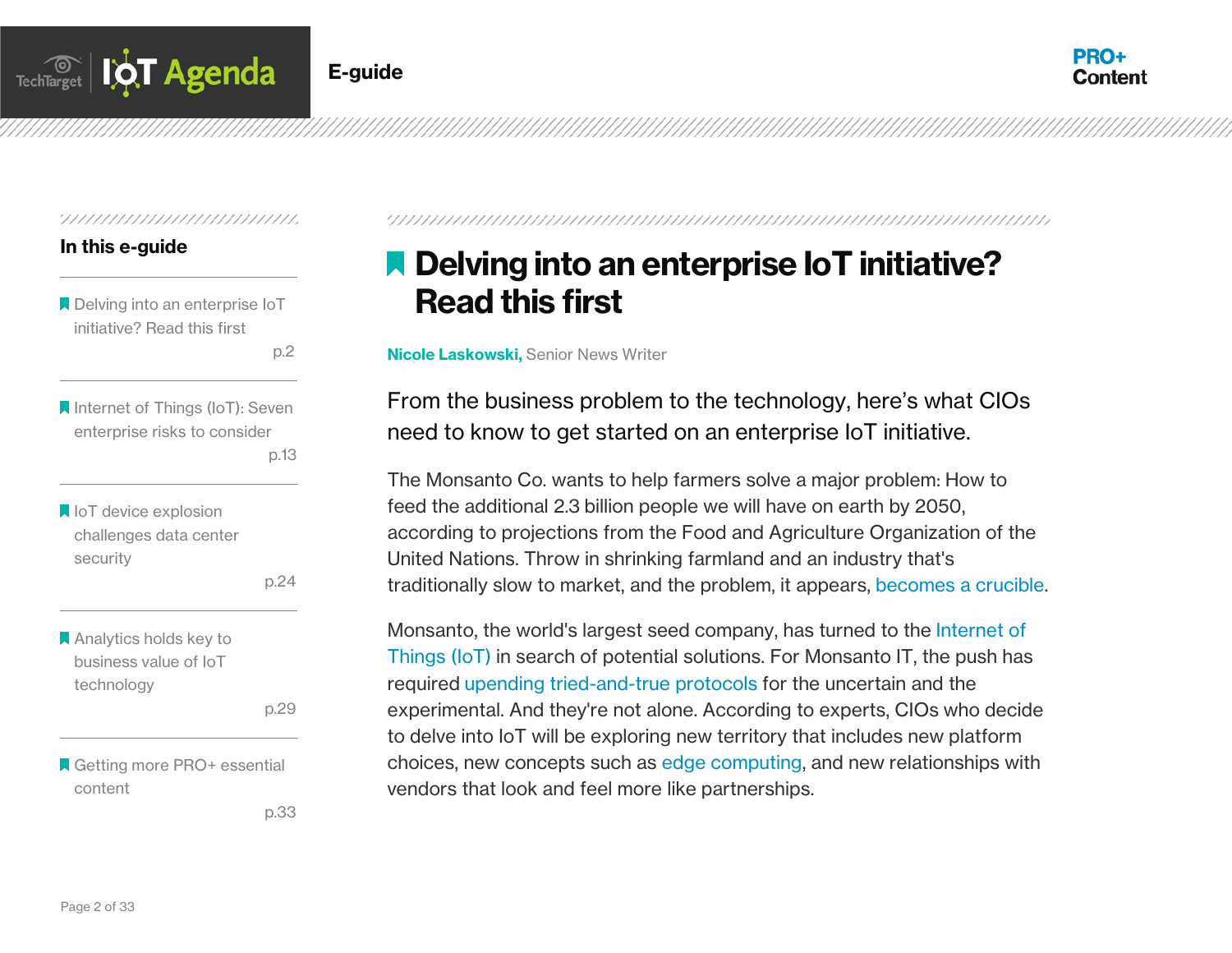

#### 77777777777777777777777777777777

#### In this e-guide

**A** Delving into an enterprise IoT initiative? Read this first

p.2 and the contract of the p.2

**A** Internet of Things (IoT): Seven enterprise risks to consider p.13

loT device explosion challenges data center security

p.24

**Analytics holds key to** business value of IoT technology

p.29

Getting more PRO+ essential content

p.33

But the old problems don't go away either. Among the most important IoT issues facing CIOs is how to forge better relationships with the business where, according to experts, IoT opportunities often begin to take shape. The same cultural, language and [trust](http://searchcio.techtarget.com/opinion/People-in-CIO-positions-should-stay-off-this-list)  [issues](http://searchcio.techtarget.com/opinion/People-in-CIO-positions-should-stay-off-this-list) that CIOs have been negotiating for years come to the fore in IoT. That's because many business people see IoT as extremely strategic and, according to Gartner analyst Paul DeBeasi, they can be almost secretive about it. "Even when IT folks found the business problem and began to understand the business problem, a lot of times, the business just put up a wall, and pushed them back and didn't allow them to get engaged," DeBeasi said of IoT initiatives at the [recent Gartner](http://www.gartner.com/events/na/catalyst/)  [Catalyst event.](http://www.gartner.com/events/na/catalyst/) Paul DeBeasi

Still, CIOs should make inroads now rather than later, if only for the sanity of their IT departments. "The business needs to get you involved, because they're only going to go so far," DeBeasi said. "Eventually, it's [going to be](http://itknowledgeexchange.techtarget.com/total-cio/forrester-cios-will-architect-and-operate-the-internet-of-things/)  [dumped in your lap,](http://itknowledgeexchange.techtarget.com/total-cio/forrester-cios-will-architect-and-operate-the-internet-of-things/) and, eventually, you're going to have to run it."

# How IoT works

For the uninitiated, IoT is a network of physical objects that have unique identifiers capable of producing and transmitting data across the Web automatically. While the technology itself isn't new, components such as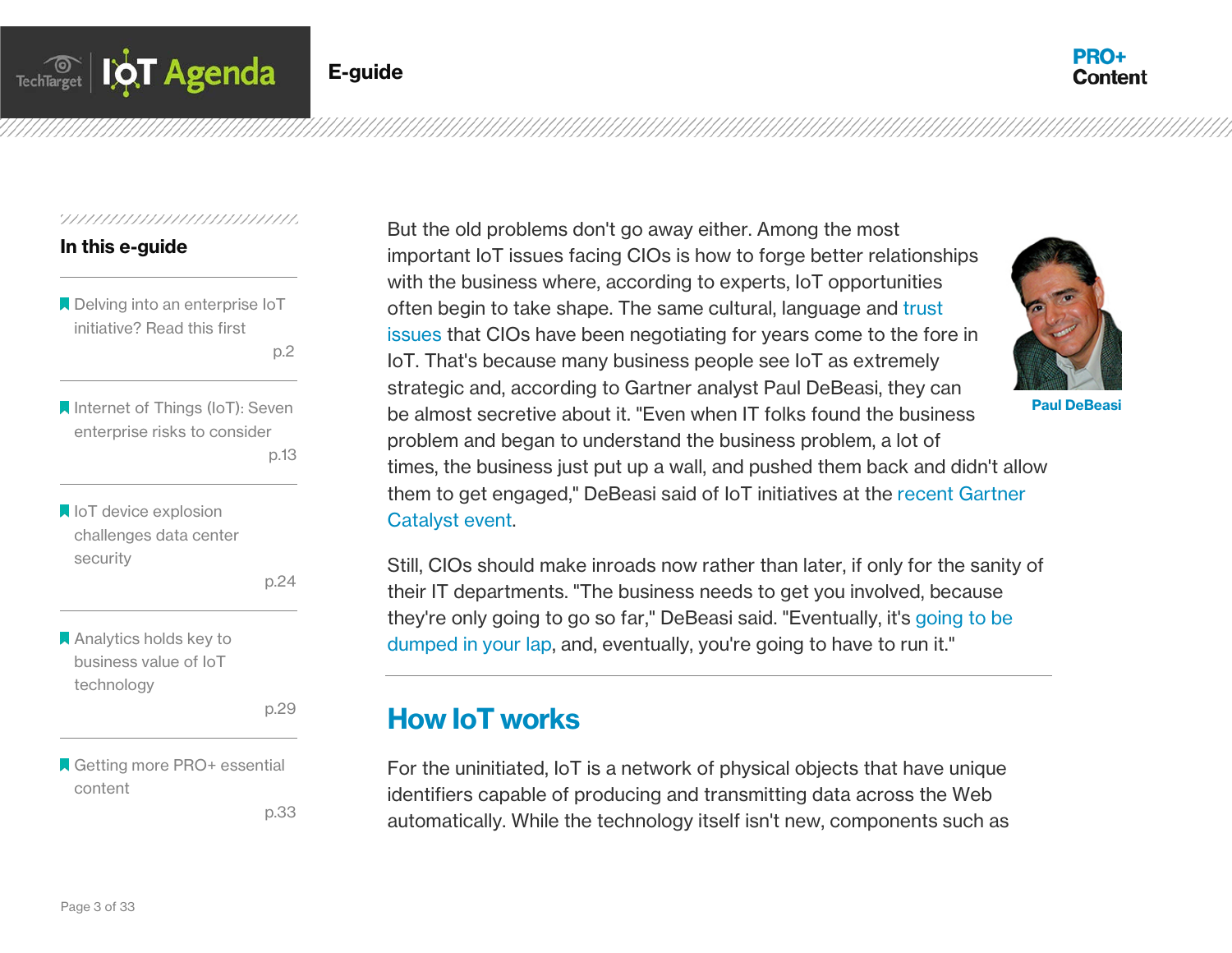

#### In this e-guide

**A** Delving into an enterprise IoT initiative? Read this first

p.2 and the contract of the p.2

**A** Internet of Things (IoT): Seven enterprise risks to consider p.13

loT device explosion challenges data center security

p.24

**A** Analytics holds key to business value of IoT technology

p.29

Getting more PRO+ essential content

p.33

[sensors](http://whatis.techtarget.com/definition/sensor) that used to be prohibitively expensive are now more affordable than ever, resulting in a wave of "smart" products flooding the market - everything from [bathtubs](http://rainemagazine.com/2013/11/smart-hydro-a-bathtub-revolution/) to [baby monitors.](http://www2.withings.com/us/en/products/baby/smart-baby-monitor?)

[Monsanto's enterprise IoT strategy](http://searchcio.techtarget.com/news/4500251513/Gartner-Catalyst-Three-personas-of-a-successful-21st-century-business) started as a way to reduce inefficiencies in its supply chain, such as preventing seed loss. Seeds that experience heat stress, for example, are unlikely to germinate. By outfitting the semi-trucks that transport seed from fields to processing facilities with sensors that measure temperature and [geolocation,](http://searchmobilecomputing.techtarget.com/definition/geolocation) Monsanto's IT department was able to build a virtual window into the transportation environment.

Doing so gave the business an advantage: "Now, with IoT, if our grain gets heat stressed, we can dynamically route it to cooling centers or route it to the front of a receiving line to get the grain processed," said [Fred](https://twitter.com/frhillebrandt)  [Hillebrandt,](https://twitter.com/frhillebrandt) infrastructure architect at the agro-chemical and technology company in St. Louis.

Hillebrandt and Monsanto were held up as a model IoT example during the recent Gartner Catalyst event, where more than one analyst remarked at how quickly the IoT trend is moving. "You started to hear about it a little a few years ago, but all of a sudden, it's here," said [Lyn Robison.](https://www.linkedin.com/in/lynrobison) If [Gartner](http://www.gartner.com/newsroom/id/2970017)  [predictions](http://www.gartner.com/newsroom/id/2970017) of 25 billion sensors generating \$1.9 trillion in global economic value by 2020 play out, interest in the IoT won't fade anytime soon.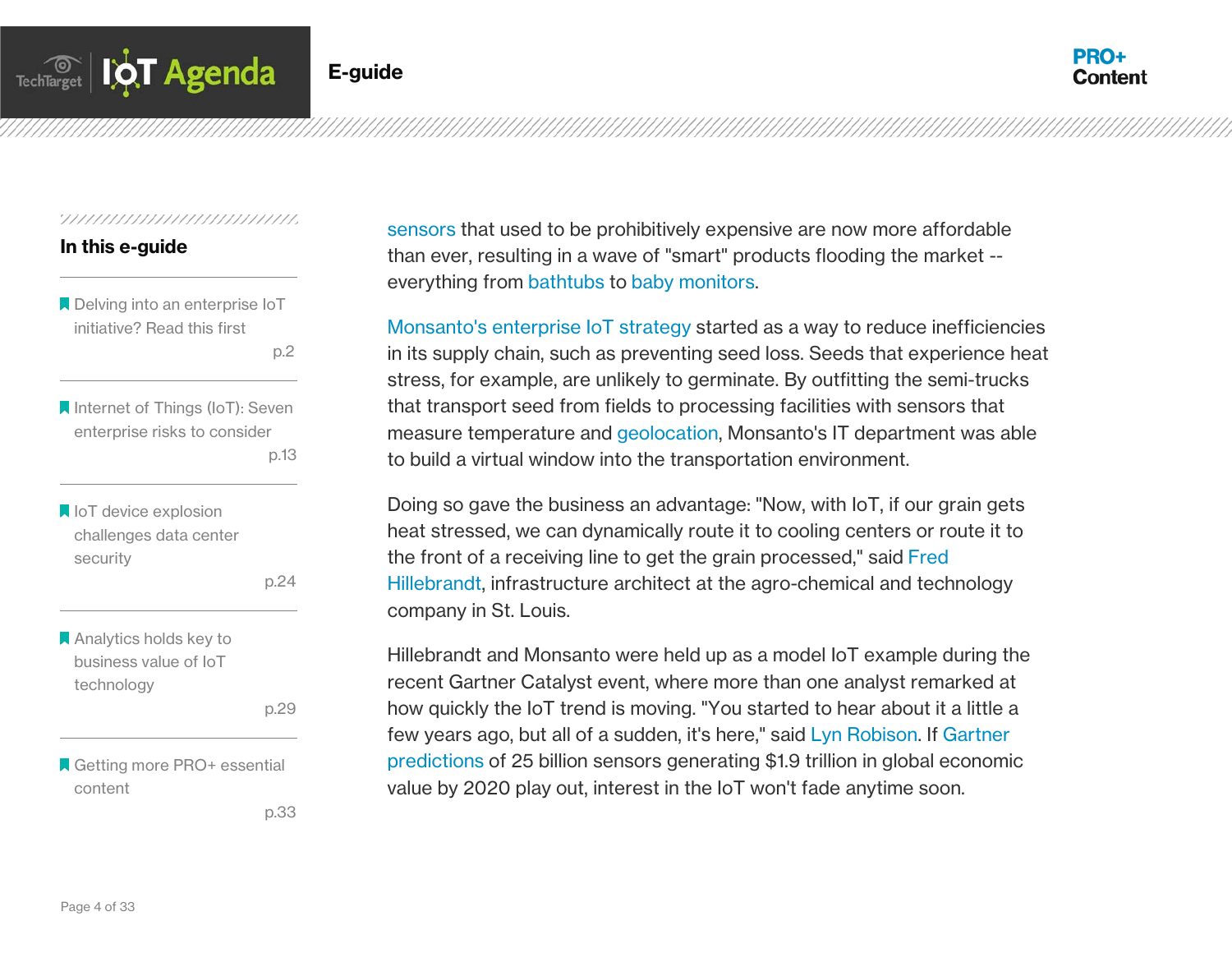

#### 

#### In this e-guide

Delving into an enterprise IoT initiative? Read this first

p.2 and the contract of the p.2

**A** Internet of Things (IoT): Seven enterprise risks to consider p.13

loT device explosion challenges data center security

p.24

Analytics holds key to business value of IoT technology

p.29

Getting more PRO+ essential content

p.33

Put another way: [CIOs need to start thinking IoT strategy,](http://searchcio.techtarget.com/news/4500246872/IoT-will-force-CIOs-to-enter-the-realm-of-operational-technology) which begins by understanding how IoT works. According to Gartner, there are three components of any IoT service: the edge, the platform and the user. Here's how the three components break down:



Drue Reeves

- The edge: Where data originates or is aggregated, pared down and, in some cases, analyzed, according to experts. At Akamai Technologies Inc. in Cambridge, Mass., for example, edge computing plays a crucial role in [real-time operating systems.](http://searchcio.techtarget.com/news/4500249539/Edge-network-key-to-IoT-data-collection-and-transmission) Rather than transmit every signal from a sensor to a centralized data warehouse and bog down the network, Akamai collects the data at an aggregation point close to the user and transmits in real time only the data points that require immediate attention. Aggregation points aren't always necessary, according to Gartner analyst [Drue Reeves,](http://www.gartner.com/analyst/37061/Drue-Reeves) but the more IoT devices a business is gathering information from, the more critical they become. "When you have thousands of turbines or thousands of washing machines, you're going to want some aggregation in the middle or you're going to overflow your IoT platform with data," he said during his presentation at Catalyst.
- The platform: Where data is ingested -- typically in the cloud, analytics are performed and an often internally developed algorithm takes an action, according to Gartner's DeBeasi. Incoming data is sent to a [real](http://searchbusinessanalytics.techtarget.com/feature/Streaming-data-systems-take-big-data-analytics-into-real-time-realm)[time stream processing engine,](http://searchbusinessanalytics.techtarget.com/feature/Streaming-data-systems-take-big-data-analytics-into-real-time-realm) which decides if an action needs to be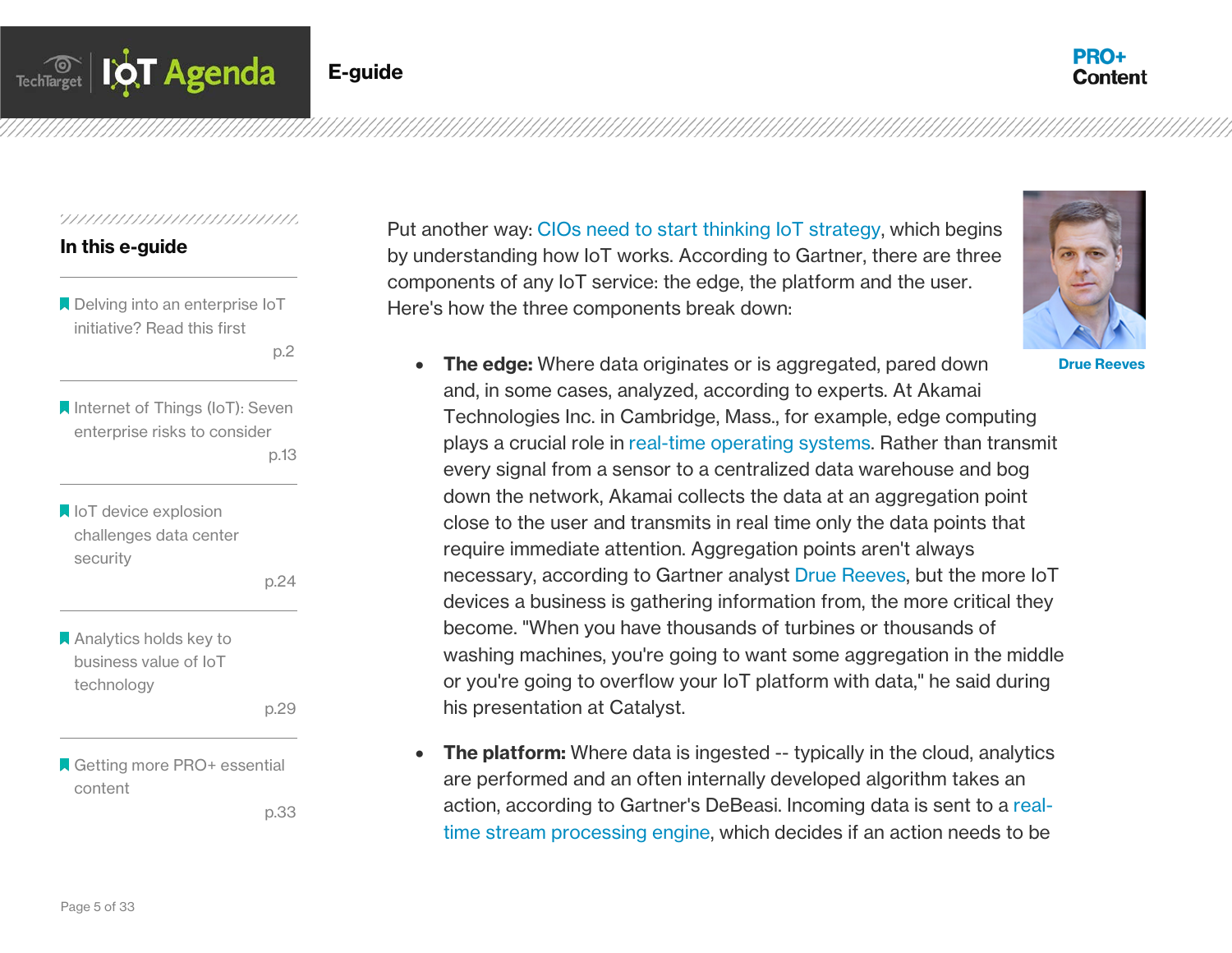

#### In this e-guide

**A** Delving into an enterprise IoT initiative? Read this first

p.2 and the contract of the p.2

**A** Internet of Things (IoT): Seven enterprise risks to consider p.13

loT device explosion challenges data center security

p.24

**Analytics holds key to** business value of IoT technology

p.29

Getting more PRO+ essential content

p.33

taken right away or if the data can be tucked away for future use, according to Reeves. The platform also performs big-picture analytics by, say, integrating historical data with real-time data to look at trending analysis; it also contains a [policies engine](http://searchdatacenter.techtarget.com/definition/policy-engine) and an orchestration engine to manage the platform, Reeves said.

• The user: Where data drives a business action. According to Reeves, data that's been analyzed can move from the [IoT platform](http://itknowledgeexchange.techtarget.com/cio/the-shift-to-platform-strategies-architecting-iot-with-help-from-edge-networks/) to a user in one of three ways: The user can use an [API](http://searchexchange.techtarget.com/definition/application-program-interface) to "call" or query the data, the IoT platform can call out or signal to the business user when it finds a predetermined set of events, "or you can do both of those over an API bus," Reeves said.

# An IoT strategy

The recommended steps to bootstrap an enterprise IoT initiative will be familiar territory to many CIOs. Gartner suggested they build a team, find a business opportunity, build a prototype and decide if the project is worthwhile enough to invest in. But several of the finer points are worth highlighting.

For example, DeBeasi recommends CIOs start by appointing what he calls an [IoT architect](http://searchdatacenter.techtarget.com/feature/Plan-an-Internet-of-Things-architecture-in-the-data-center) -- someone who: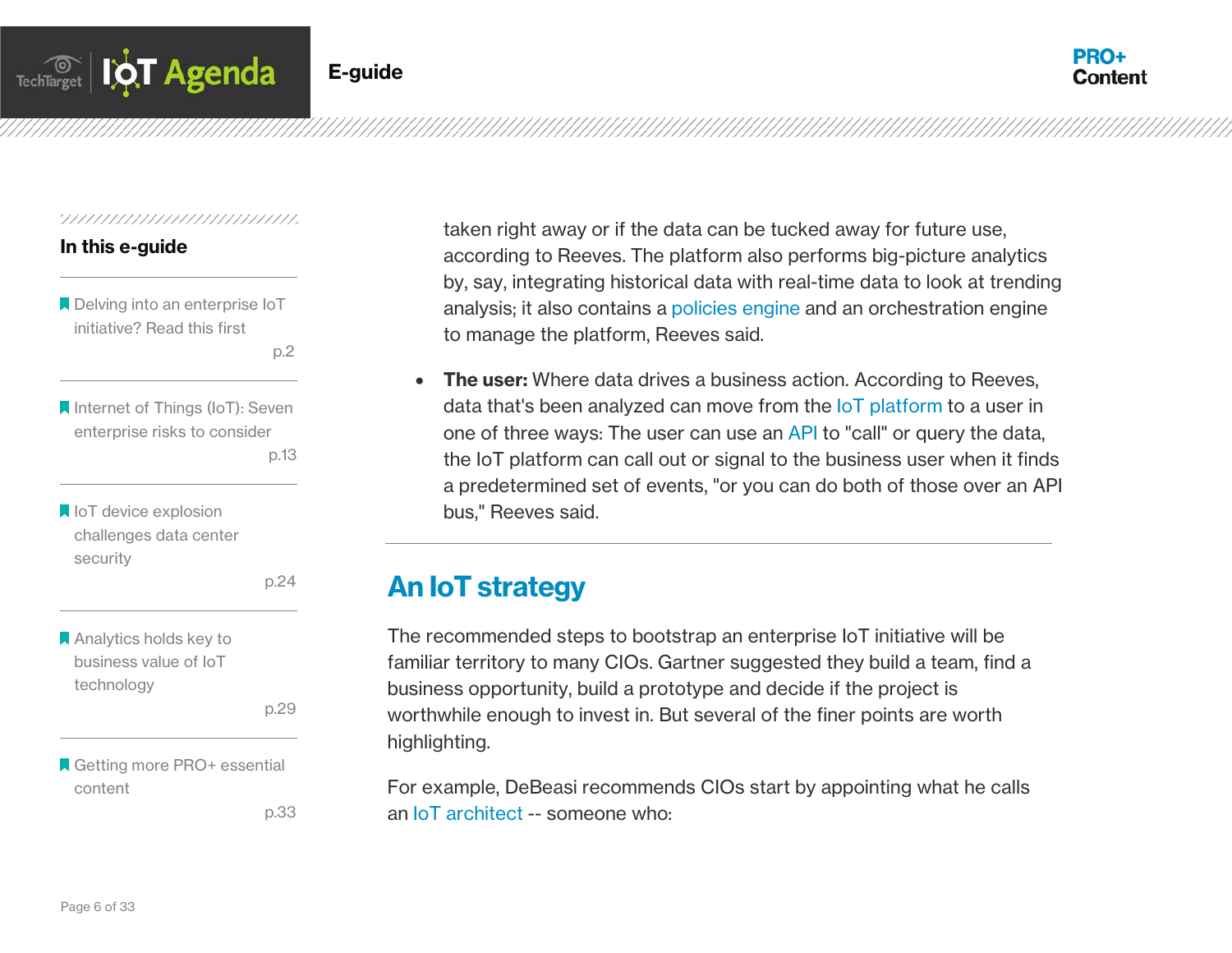

#### In this e-guide

**A** Delving into an enterprise IoT initiative? Read this first

p.2 and the contract of the p.2

- **A** Internet of Things (IoT): Seven enterprise risks to consider p.13
- loT device explosion challenges data center security
	- p.24
- **Analytics holds key to** business value of IoT technology

p.29

Getting more PRO+ essential content

p.33

- understands IT and has a basic understanding of IoT technology;
- has a deep curiosity, as well as a willingness to learn and share; and
- understands [operational technology](http://searchcio.techtarget.com/news/1308982/Gartner-Its-time-for-IT-and-OT-to-merge) and how IoT will impact business operations.

That last trait is what makes IoT so different, according to DeBeasi. "It's not enough to be technically savvy; this person must be business savvy as well," he said. "They understand the business process; they're a good communicator."



At Monsanto, Hillebrandt, who works for both the strategy and architecture organization as well as the supply chain organization, has taken on the role of IoT architect (not his official title). Last February, he was tasked with leading an IoT initiative for the company. "I'm still focused on supply chain, but I was asked to put together an enterprise strategy around IoT -- [a](http://searchcio.techtarget.com/feature/Platform-business-model-picks-up-steam-whats-the-CIO-role)  [platform strategy,](http://searchcio.techtarget.com/feature/Platform-business-model-picks-up-steam-whats-the-CIO-role)" he said. (For the record, Hillebrandt's first step was also people-focused: He put together a small team of influencers who were already tinkering with IoT or had expressed interest in aspects of it and had credibility with senior management, he said.)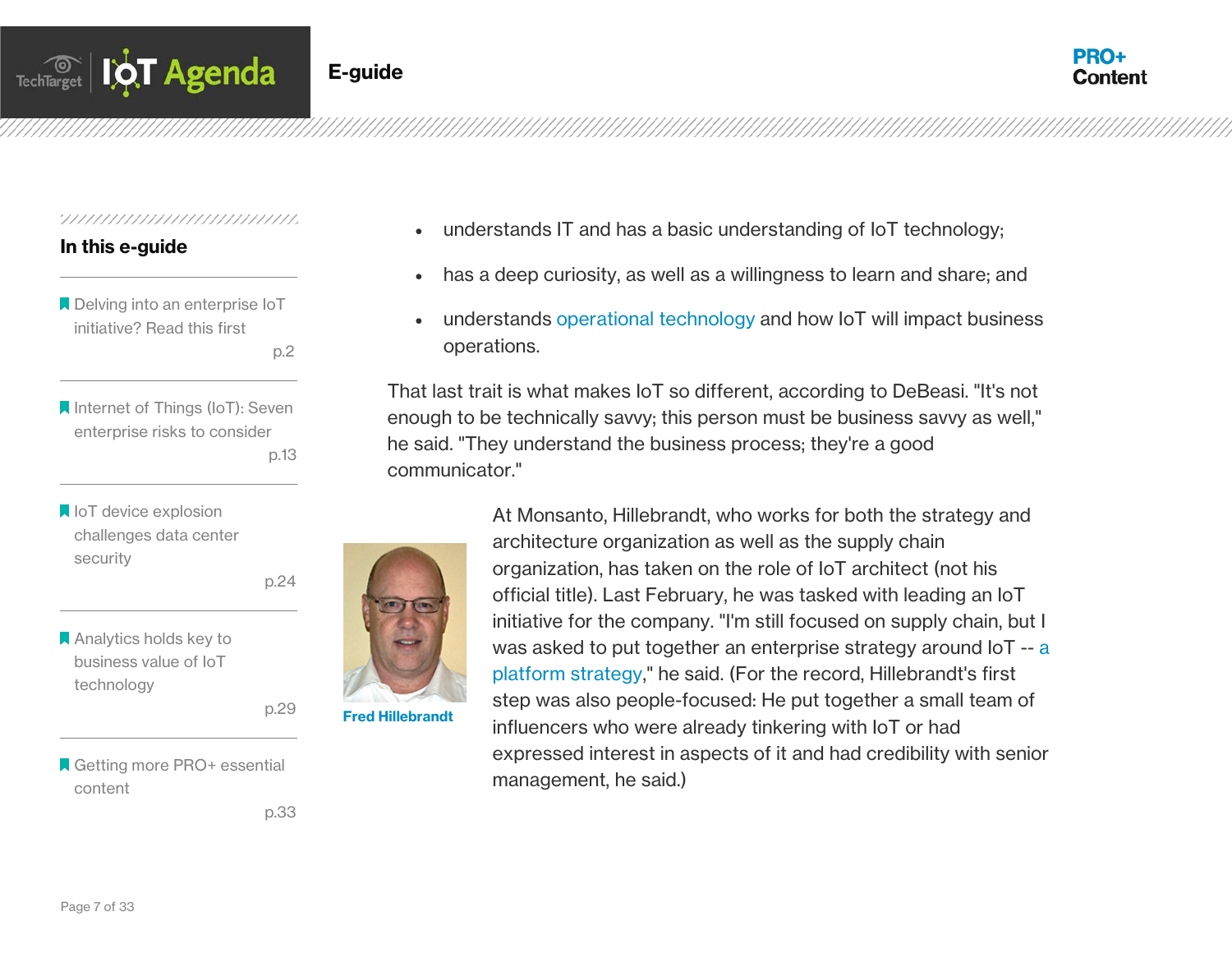

#### In this e-guide

**Delving into an enterprise IoT** initiative? Read this first

p.2 and the contract of the p.2

**A** Internet of Things (IoT): Seven enterprise risks to consider p.13

**IoT** device explosion challenges data center security

p.24

**Analytics holds key to** business value of IoT technology

p.29

**A** Getting more PRO+ essential content

p.33

# IoT platform vs. point solution

Another aspect CIOs will want to focus on is the platform itself. When deploying, CIOs have a couple of options, according to DeBeasi: They can either select a point solution or a more general purpose solution.

# How to bootstrap your enterprise IoT initiative

1. Build a core team. Gartner analyst Paul DeBeasi said to start with an IoT architect who has a keen understanding of IT, but also understands operational technology and how loT will impact business operations. DeBeasi also recommended that the IoT architect partner with an IoT analyst, someone with an even deeper understanding of the business.

2. Discover the opportunity. DeBeasi used the word "discover" rather than "find" to convey how difficult of a challenge this might be for IT departments. Since IoT initiatives are starting in the business, figuring out how to build strong partnerships will be key.

3. Create a data model. DeBeasi suggested three steps when creating a data model: Define your data streams; define how your platform will process the data; and define the business action you want to take.

4. Build a prototype. Businesses will need to be developing and testing algorithms and automated responses, according to DeBeasi. "In the Monsanto example, this is where they have the action of prioritizing the seed coolant or the processing of the seed," he said.

5. Invest in the project. Verify the business value, assess the feasibility of the project and consider the scope, DeBeasi said.

Source: Gartner Inc.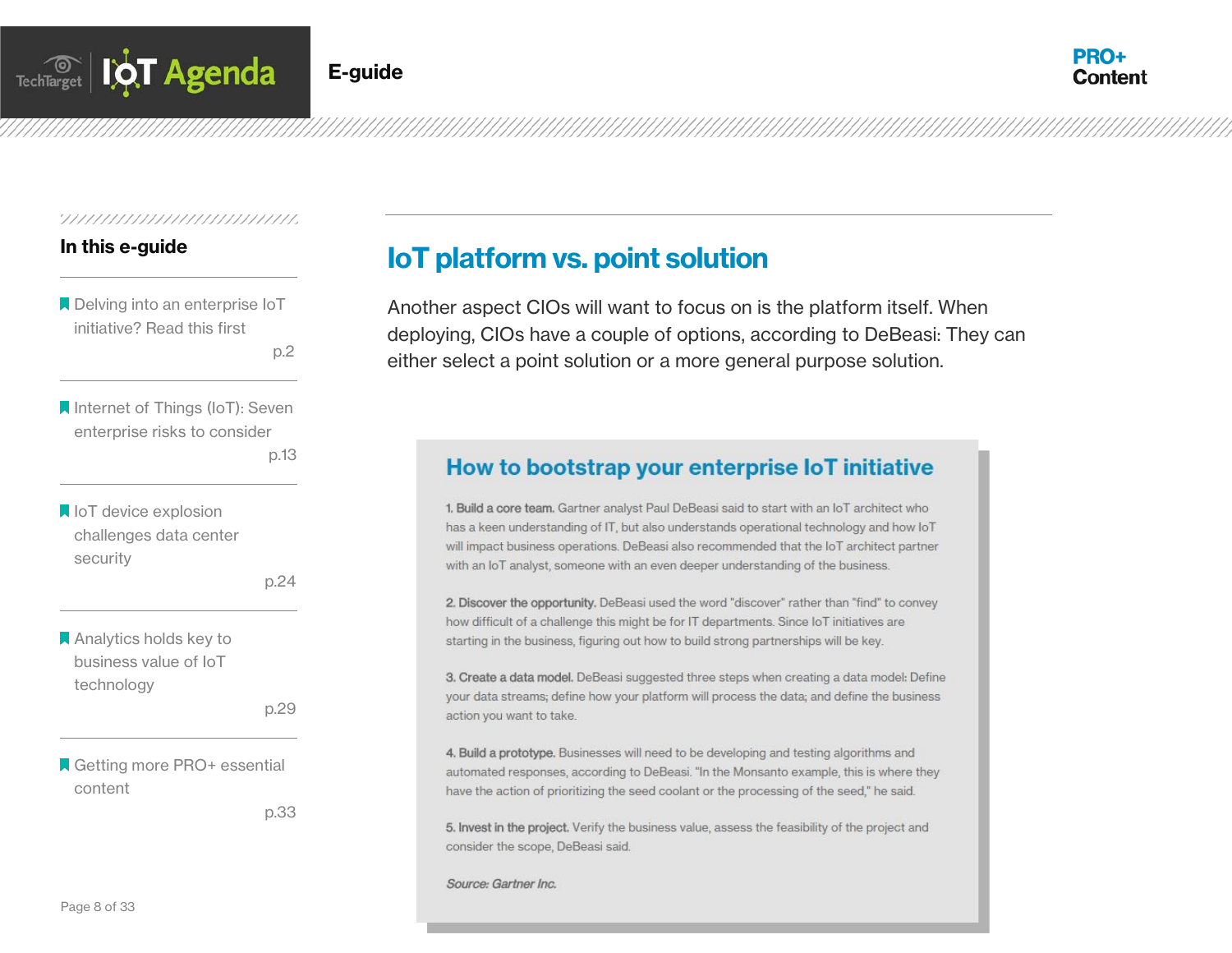

#### 

#### In this e-guide

**A** Delving into an enterprise IoT initiative? Read this first

p.2 and the contract of the p.2

**A** Internet of Things (IoT): Seven enterprise risks to consider p.13

loT device explosion challenges data center security

p.24

Analytics holds key to business value of IoT technology

p.29

■ Getting more PRO+ essential content

p.33

IoT point solutions like BigBelly Solar trash compactors are a low, initial investment, can be deployed quickly and can provide rapid innovation, according to DeBeasi. "You're not defining any of the data, you're not building the sensors, you're not building the dashboard," he said. But there are drawbacks, such as the inability to integrate a point solution with a larger enterprise IoT initiative, thereby creating [IoT silos,](http://searchcloudapplications.techtarget.com/definition/data-silo) and that's the last thing CIOs want, according to Monsanto's Hillebrandt.

He compared it to the 10 instances of Salesforce that Monsanto currently supports. "Every time we stand up a CRM for a region, we're building it all from scratch," Hillebrandt said. "That's not what we want to happen with IoT. We really want to have one platform, because that's going to get us the agility -- the innovation through sharing the data to build these higher-value applications."

To avoid silos, CIOs can either build an IoT platform internally, like Monsanto did, or follow Gartner's recommendation of deploying a "universal IoT platform" from [Amazon Web Services,](https://aws.amazon.com/iot/) [IBM Bluemix,](http://www.ibm.com/cloud-computing/bluemix/) [Microsoft](http://www.microsoft.com/en-us/server-cloud/internet-of-things.aspx)  [Azure](http://www.microsoft.com/en-us/server-cloud/internet-of-things.aspx) or [Google Cloud Platform.](https://cloud.google.com/) By getting all lines of business on the same platform, IT departments "can begin to then do federation or integration of information," DeBeasi said, as well as build additional capabilities into the platform -- another characteristic point solutions lack.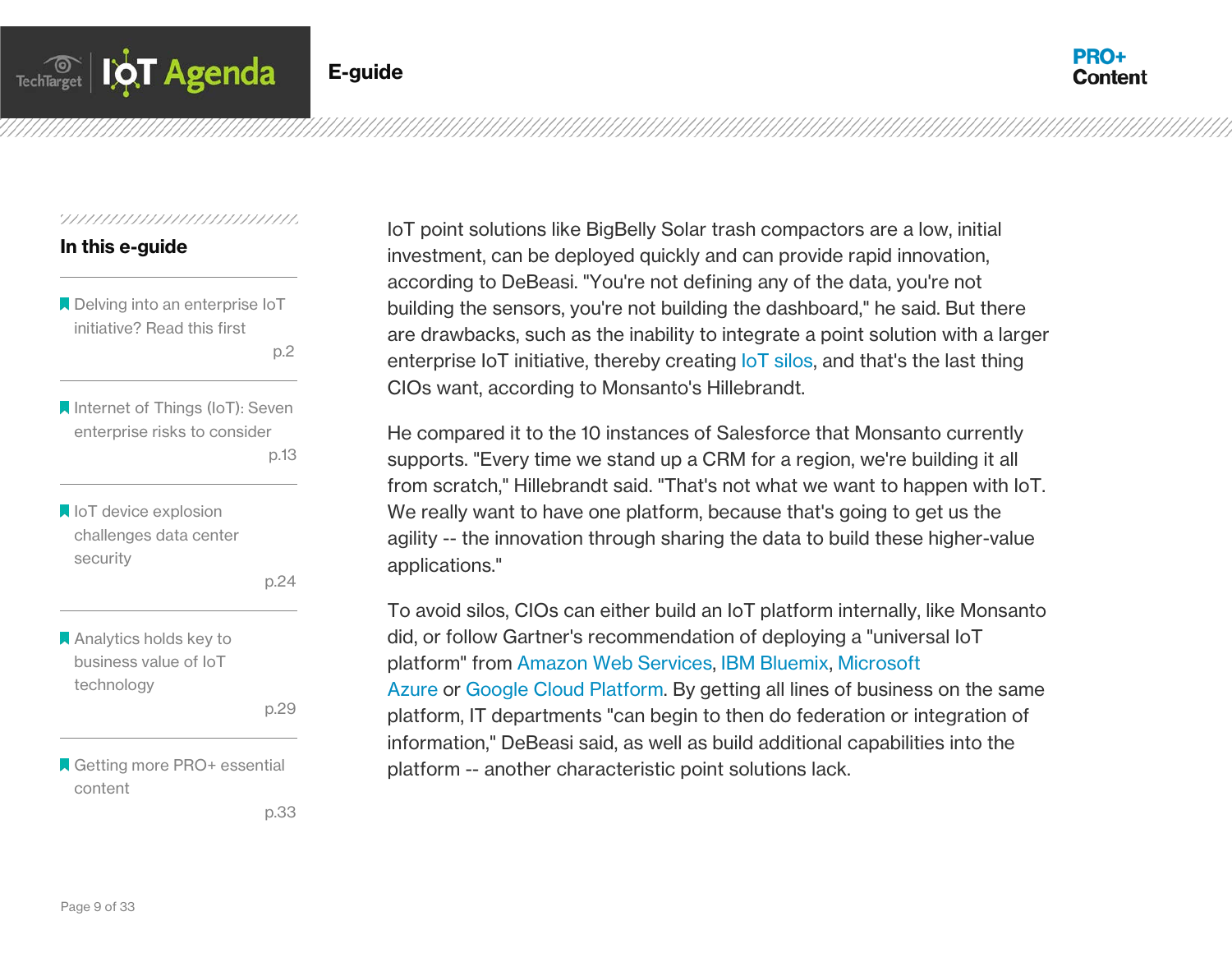

#### In this e-guide

**A** Delving into an enterprise IoT initiative? Read this first

p.2 and the contract of the p.2

**A** Internet of Things (IoT): Seven enterprise risks to consider p.13

loT device explosion challenges data center security

p.24

**Analytics holds key to** business value of IoT technology

p.29

■ Getting more PRO+ essential content

p.33

# Business/IT mojo

Selecting a universal IoT platform over a point solution won't happen without the business. And, unlike Monsanto's case, IoT opportunities won't normally start in the IT department, according to experts. (And even in Monsanto's case, one of Hillebrandt's goals is to build a self-service platform for the business. "It's our intent to deliver business value by deploying an IoT platform that lets the business chase after [cost optimization](http://www.gartner.com/technology/consulting/cost-optimization.jsp) and bring new digital products to market," he said.)

For most CIOs, the process will reflect something closer to what [Jonathan Reichental,](http://searchcio.techtarget.com/feature/City-CIO-propels-open-government-initiative-with-technology-innovation) CIO for the City of Palo Alto, Calif., is experiencing. IoT initiatives, such as deploying a [smart grid](http://whatis.techtarget.com/definition/smart-grid) or implementing smart traffic signals, are coming out of different departments -- utilities or traffic -- in a fragmented way. But unlike what Gartner analysts observed at other businesses, Palo Alto departments aren't hiding IoT initiatives from Reichental. "I'm pulled in occasionally for discussions with vendors," he said. "Or, when we have to issue an RFP, my advice is sought."



Jonathan Reichental

The relationship between IT and city departments operates like this for a couple of reasons. Technology these days almost demands it, Reichental said. "In today's hyper-networked environment, no department can really [go](http://searchcio.techtarget.com/definition/Rogue-IT)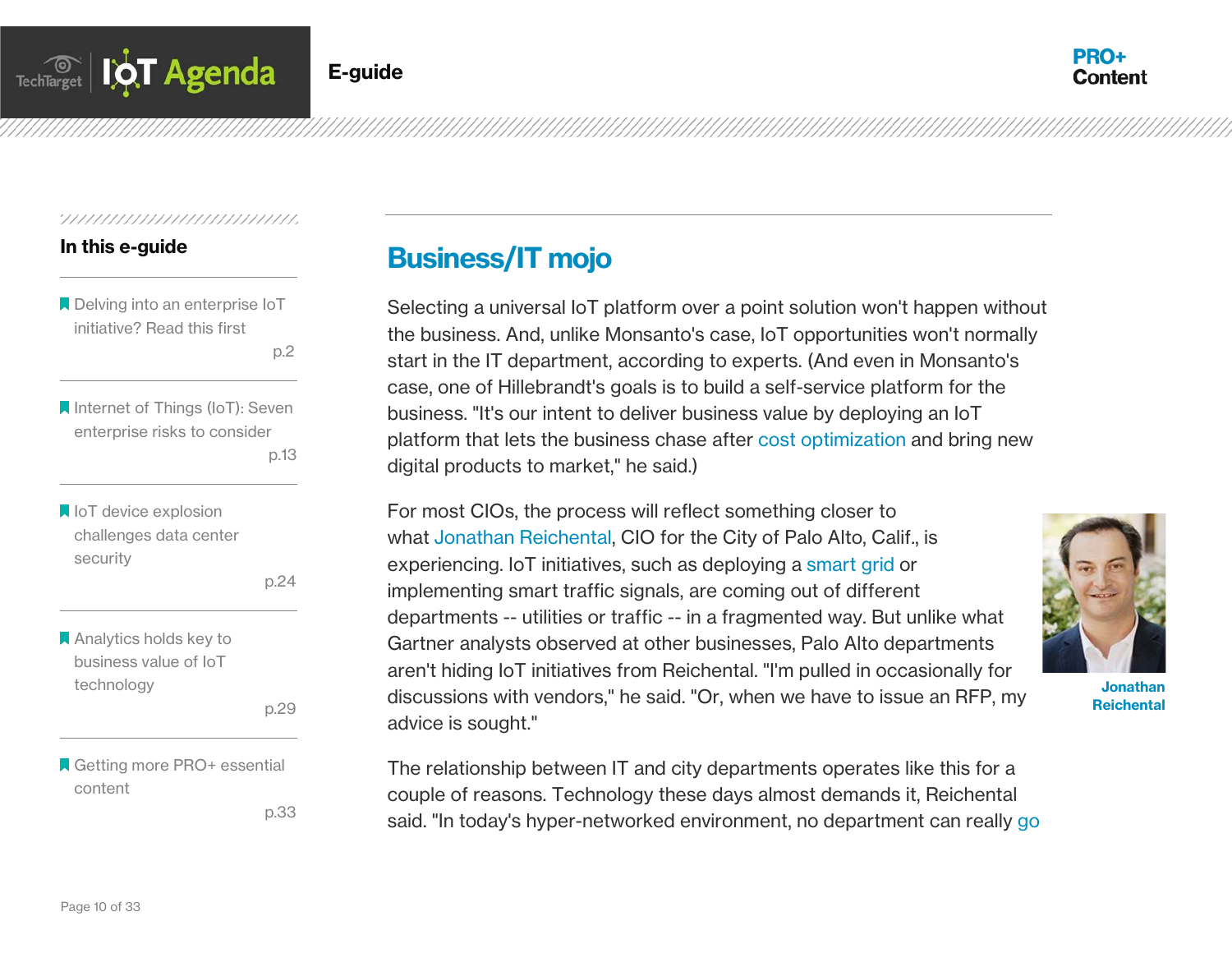

#### In this e-guide

**A** Delving into an enterprise IoT initiative? Read this first

p.2 and the contract of the p.2

**A** Internet of Things (IoT): Seven enterprise risks to consider p.13

loT device explosion challenges data center security

p.24

**A** Analytics holds key to business value of IoT technology

p.29

Getting more PRO+ essential content

p.33

[rogue](http://searchcio.techtarget.com/definition/Rogue-IT) without having to plug into the network, and get ports open, and conform to things like backup strategy and archiving," he said.

More pragmatically, Palo Alto has adopted a [governance process,](http://searchcompliance.techtarget.com/definition/information-governance) supported by the city manager, on steps that need to be taken before a technology project moves forward. Reichental described it as a funnel. "It goes through and we evaluate it for architecture, security, [data backup,](http://searchstorage.techtarget.com/definition/backup) staffing, budget, and what capacity and skills we have," he said. In some cases, projects are deemed "not a good idea," and that conclusion is supported by the data gathered.

In the case of IoT initiatives, Reichental sees the practicality that a project like digitized parking meters could have for Palo Alto. By this time next year, he hopes to have a more centralized IoT vision for the city, but in the meantime, he doesn't want department efforts to live in the shadow. "I'm fully supportive of a partnership between a centralized IT and the needs of the departments," he said.

Besides, he said, if the [relationship between business and IT isn't strong,](http://searchcio.techtarget.com/video/CIO-forms-strong-business-partnerships-by-explaining-value-of-IT) the work doesn't get done. "You've got to have really good credibility and trust," he said. "And then you've got to have a governance process in place, endorsed by the CEO or the city manager downwards."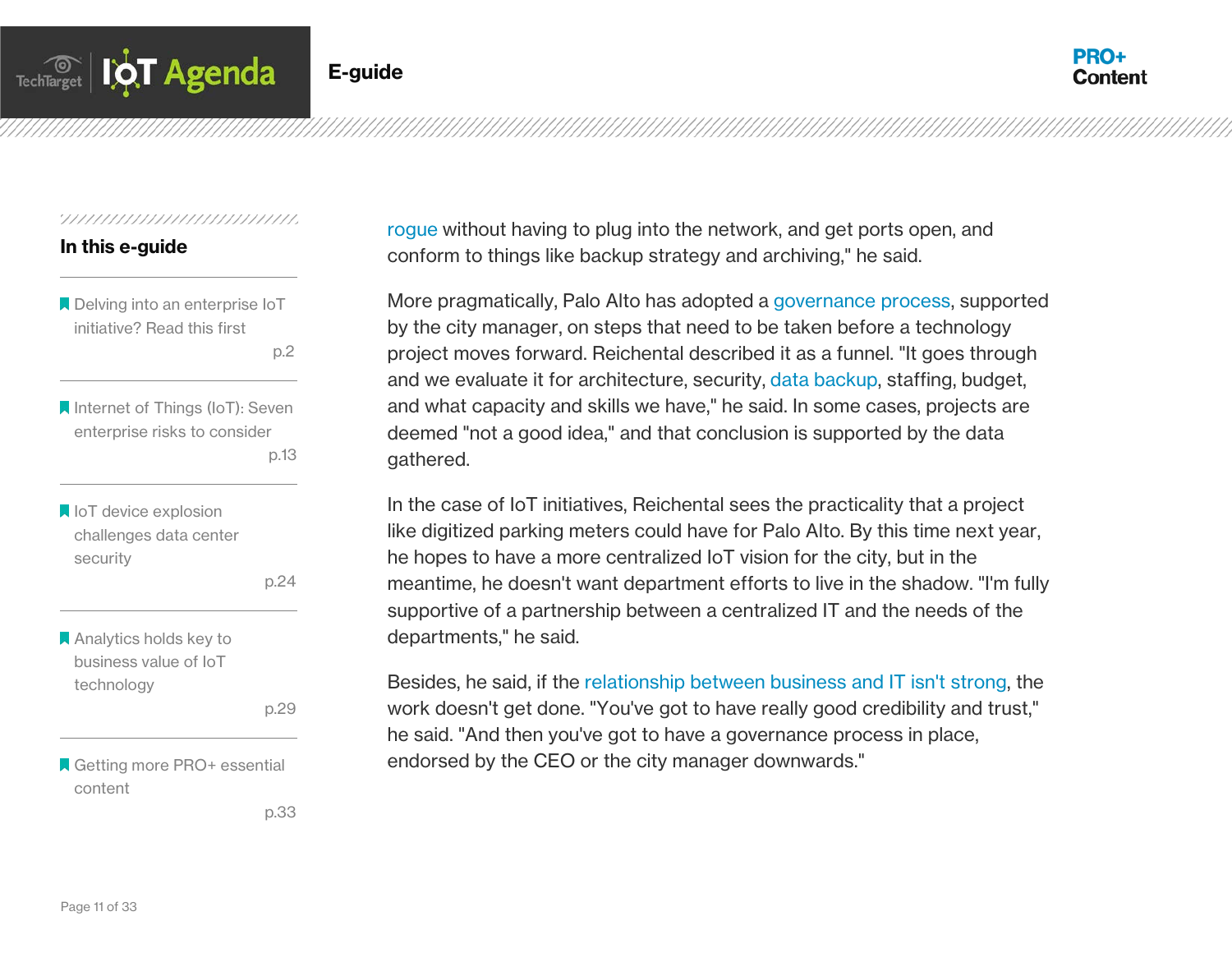



#### 

#### In this e-guide

Delving into an enterprise IoT initiative? Read this first

p.2 and the contract of the p.2

**A** Internet of Things (IoT): Seven enterprise risks to consider p.13

loT device explosion challenges data center security

p.24

**Analytics holds key to** business value of IoT technology

p.29

Getting more PRO+ essential content

p.33

Building trust is easier said than done, so here's a basic piece of advice Gartner analysts provided to get started: Scrub the term IoT out of existence when talking to the business.

"Business units won't call it IoT," Reeves said. "They'll call it something else, like digital business or the digital oil field or the connected car." In fact, scrub the tech talk out altogether. ["Learn the business language,](http://searchcio.techtarget.com/video/CIO-role-in-digital-projects-hinges-on-understanding-business-models)" DeBeasi said. "Learn what's happening in the business; learn how to communicate."

# **[Next article](#page-13-0)**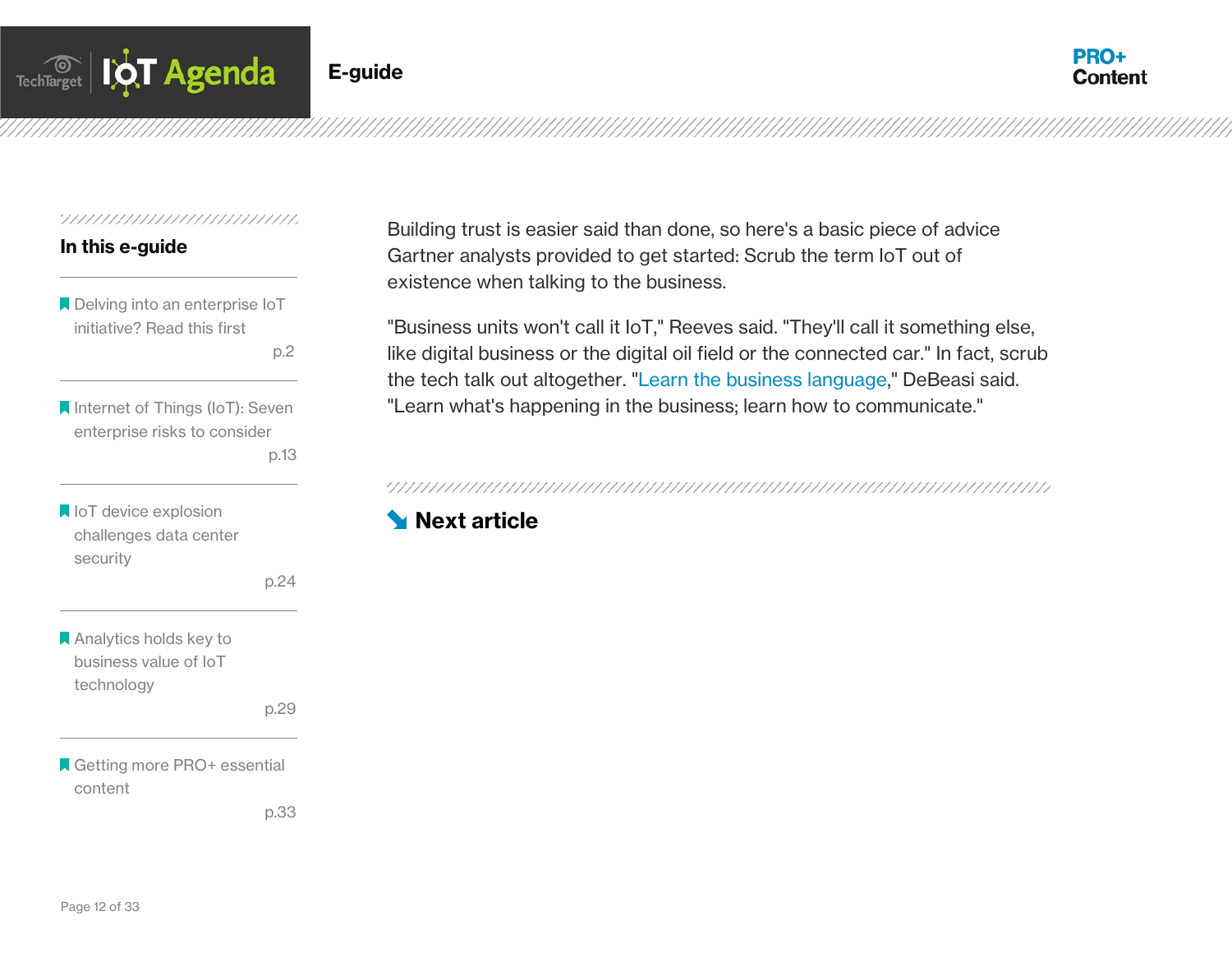



#### 

#### In this e-guide

**Delving into an enterprise IoT** initiative? Read this first

p.2 and the contract of the p.2

**A** Internet of Things (IoT): Seven enterprise risks to consider p.13

loT device explosion challenges data center security

p.24

**Analytics holds key to** business value of IoT technology

p.29

Getting more PRO+ essential content

p.33

<span id="page-13-0"></span>

# **I** Internet of Things (IoT): Seven enterprise risks to consider

#### Ajay Kumar, Contributor

The Internet of Things is a growing enterprise threat. Learn about the seven key IoT risks to prepare for before implementing an IoT policy.

The day when virtually every electronic device -- from phones and cars to refrigerators and light switches -- will be connected to the Internet is not far away. The number of [Internet-connected devices](http://searchsdn.techtarget.com/news/4500254938/NIA-Avayas-ONA-appliance-marries-SDN-IoT) is growing rapidly and is expected to [reach 50 billion by 2020.](http://share.cisco.com/internet-of-things.html)

However innovative and promising it seems, this so-called [Internet of](http://whatis.techtarget.com/definition/Internet-of-Things) [Things](http://whatis.techtarget.com/definition/Internet-of-Things) (IoT) phenomenon significantly increases the [number of security](http://searchsecurity.techtarget.com/tip/Prevent-IoT-security-threats-and-attacks-before-its-too-late)  [risks](http://searchsecurity.techtarget.com/tip/Prevent-IoT-security-threats-and-attacks-before-its-too-late) businesses and consumers will inevitably face. Any device connecting to the Internet with an operating system comes with the possibility of being compromised, in turn becoming a backdoor for attackers into the enterprise.

In this article, we will discuss the proliferation of the Internet of Things and explore what enterprises can do to manage the security risks associated with IoT devices.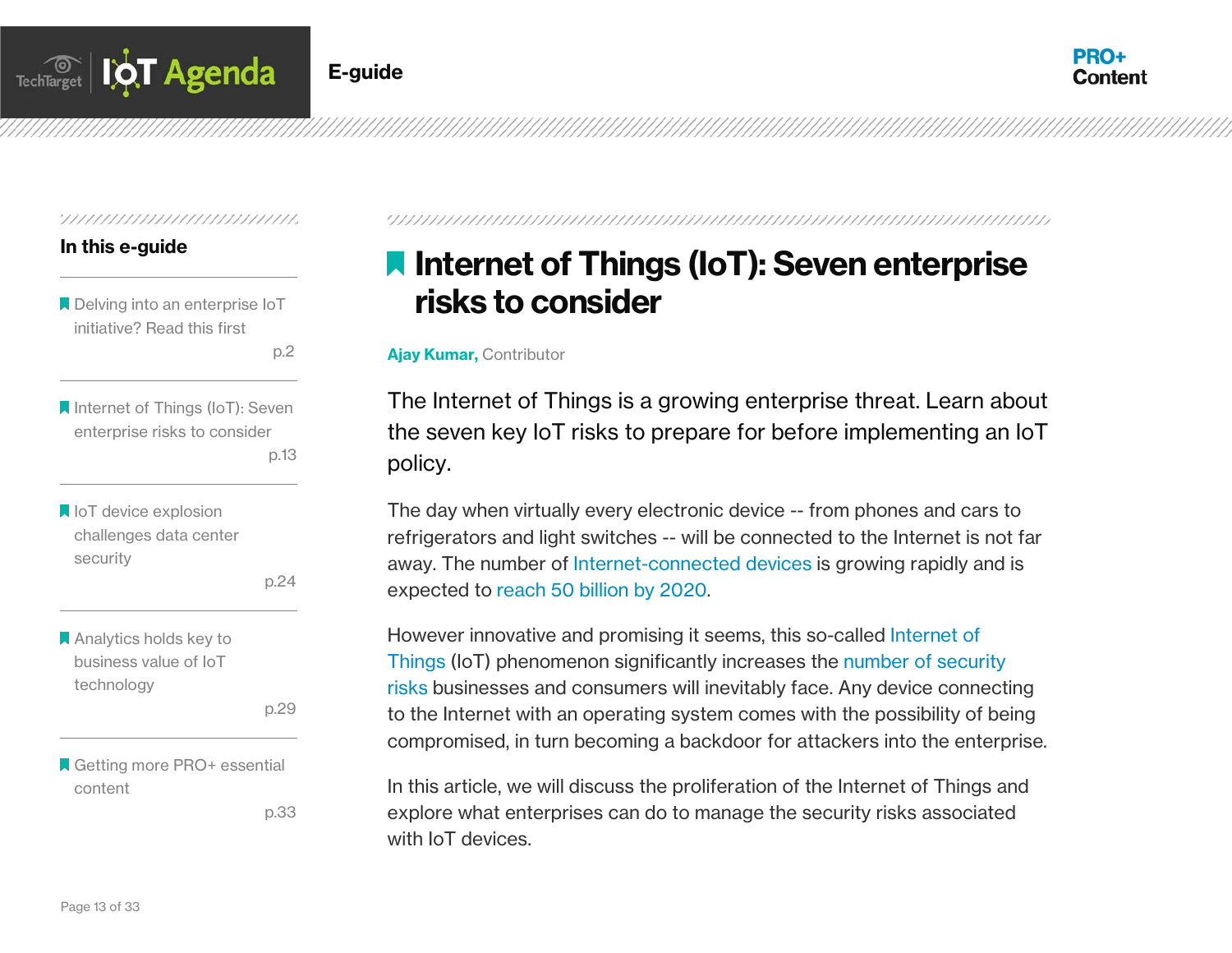

#### In this e-guide

**A** Delving into an enterprise IoT initiative? Read this first

p.2 and the contract of the p.2

- **A** Internet of Things (IoT): Seven enterprise risks to consider p.13
- loT device explosion challenges data center security

p.24

**Analytics holds key to** business value of IoT technology

p.29

Getting more PRO+ essential content

p.33

# What is the IoT? Why is it growing in popularity?

[The IoT sensation is rapidly embracing entire societies](http://internetofthingsagenda.techtarget.com/opinion/CIOs-need-to-get-in-on-the-ground-floor-with-IoT) and holds the potential to empower and advance nearly each and every individual and business. This creates tremendous opportunities for enterprises to develop new services and products that will offer increased convenience and satisfaction to their consumers.

On the user side, Google Inc. recently announced that it is partnering with major automakers Audi, General Motors and Honda to put Androidconnected cars on the roads. Google is currently developing a new Android platform that will [connect cars to the Internet.](http://searchmobilecomputing.techtarget.com/tip/Connected-car-technology-will-drive-business-productivity) Soon, car owners will be able to lock or unlock their vehicles, start the engine or even monitor vehicle performance from a computer or smartphone.

The promises of IoT go far beyond those for individual users. Enterprise mobility management is a rapidly evolving example of the impact of IoT devices. Imagine if suddenly every package delivered to your organization came with a built-in RFID chip that could connect to your network and identify itself to a connected logistics system. Or picture a medical environment in which every instrument in the exam room connected to the network to transmit patient data collected via sensors. Even in industries like farming, imagine if every animal were digitally tracked to monitor its location,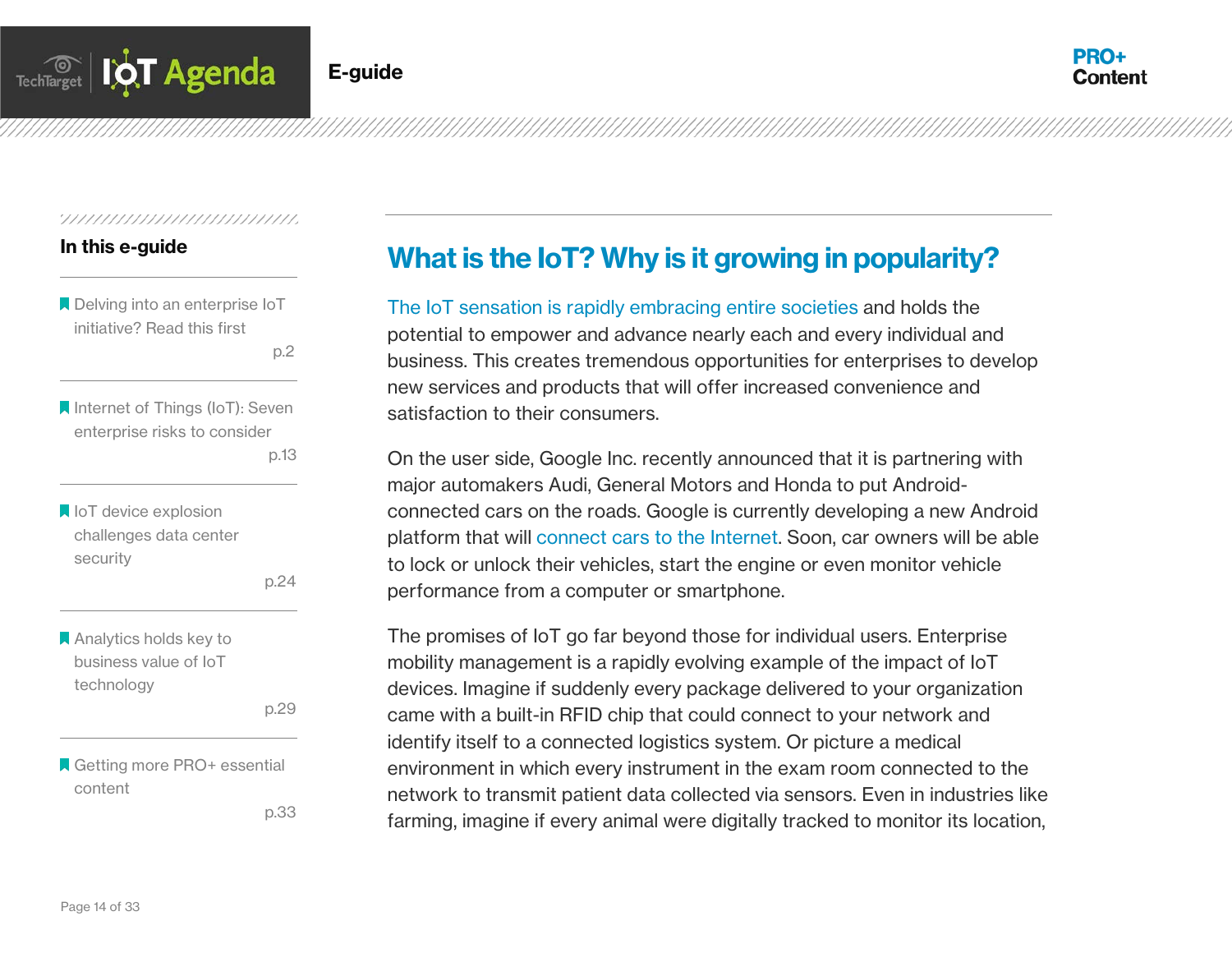

#### 

#### In this e-guide

**A** Delving into an enterprise IoT initiative? Read this first

p.2 and the contract of the p.2

**A** Internet of Things (IoT): Seven enterprise risks to consider p.13

loT device explosion challenges data center security

p.24

**A** Analytics holds key to business value of IoT technology

p.29

Getting more PRO+ essential content

p.33

health and behavior. The IoT possibilities are limitless, and so are the number of devices that could manifest.

However, despite the opportunities of IoT, there are many risks that must be contended with. Any device that can connect to Internet has an [embedded](http://whatis.techtarget.com/definition/embedded-operating-system)  [operating system](http://whatis.techtarget.com/definition/embedded-operating-system) deployed in its [firmware.](http://whatis.techtarget.com/definition/firmware) Because embedded operating systems are often not designed with security as a primary consideration, there are vulnerabilities present in virtually all of them -- just look at the amount of [malware](http://searchmidmarketsecurity.techtarget.com/definition/malware) that is targeting Android-based devices today. Similar threats will likely proliferate among IoT devices as they catch on.

Enterprises and users alike must be prepared for the numerous issues of IoT. Listed below are seven of the many risks that will be inherent in an Internet of Things world, as well as suggestions to help organizations prepare for the challenge.

# 1. Disruption and denial-of-service attacks

Ensuring continuous availability of IoT-based devices will be important to avoid potential operational failures and interruptions to enterprise services. Even the seemingly simple process of adding new endpoints into the network -- particularly automated devices that work under the principle of machine-to-machine communications like those that help run power stations or build environmental controls -- will require the business to focus its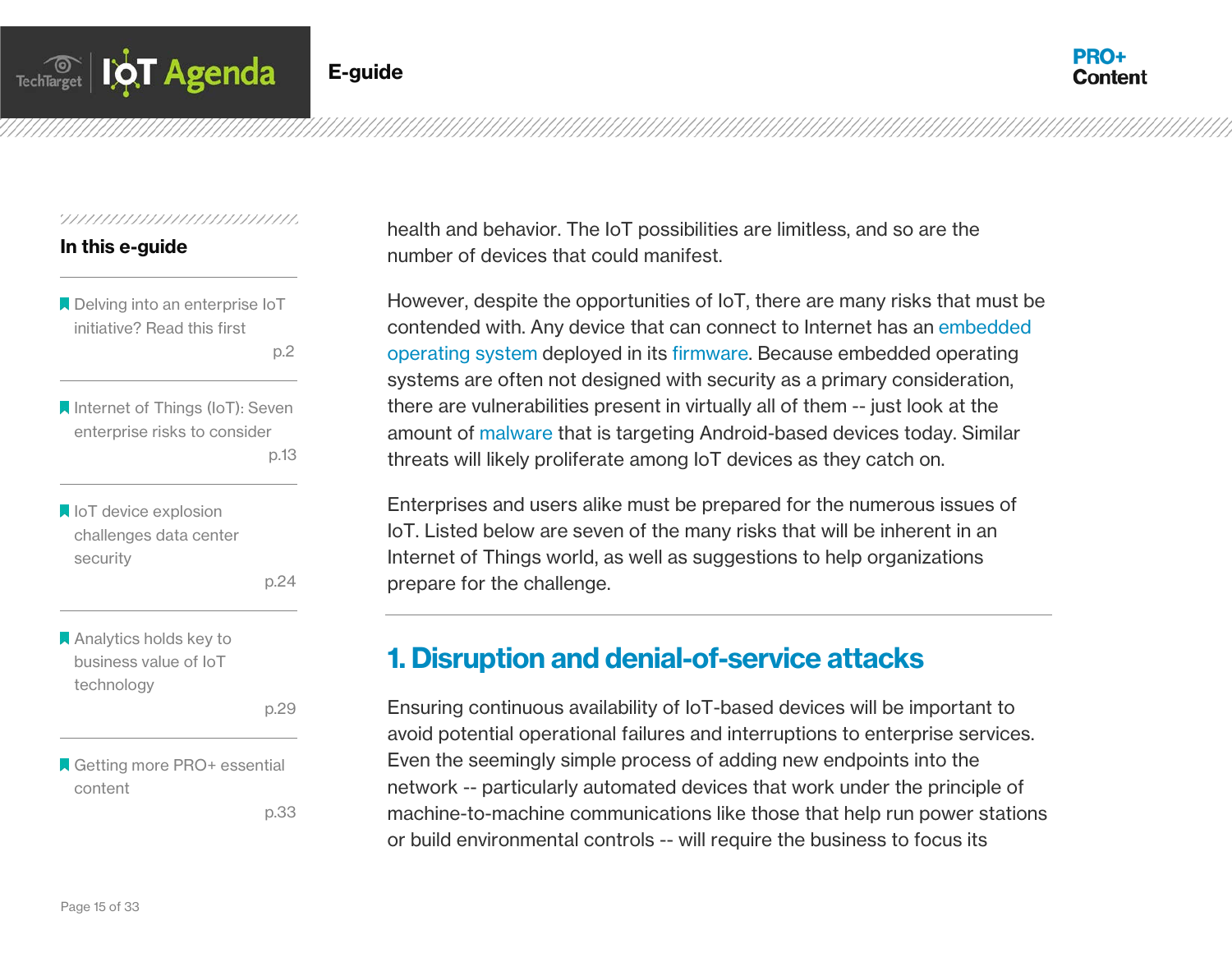

#### In this e-guide

**A** Delving into an enterprise IoT initiative? Read this first

p.2 and the contract of the p.2

**A** Internet of Things (IoT): Seven enterprise risks to consider p.13

loT device explosion challenges data center security

p.24

**A** Analytics holds key to business value of IoT technology

p.29

■ Getting more PRO+ essential content

p.33

attention on physical attacks on the devices in remote locations. This will require the business to strengthen physical security to prevent unauthorized access to devices outside of the security perimeter.

Disruptive cyberattacks, such as [distributed denial-of-service attacks,](http://searchsecurity.techtarget.com/definition/distributed-denial-of-service-attack) could have new detrimental consequences for an enterprise. If thousands of IoT devices try to access a corporate website or data feed that isn't available, an enterprise's once-happy customers will become frustrated, resulting in revenue loss, customer dissatisfaction and potentially poor reception in the market.

Many of the challenges inherent to IoT are similar to those found in a bring [your own device](http://whatis.techtarget.com/definition/BYOD-bring-your-own-device) environment. Capabilities for managing lost or stolen devices -- either remote wiping or at least disabling their connectivity -- will be critical for dealing with compromised IoT devices. Having this enterprise strategy in place will help mitigate the risks of corporate data ending up in the wrong hands. Other policies that help manage BYOD could also be beneficial.

# 2. Understanding the complexity of vulnerabilities

Last year, an unknown attacker used a known vulnerability in a popular Webconnected baby monitor to [spy on a two-year-old.](http://www.forbes.com/sites/kashmirhill/2013/08/27/baby-monitor-hack-could-happen-to-40000-other-foscam-users/) This eye-opening incident goes to show what a high risk the IoT poses to enterprises and consumers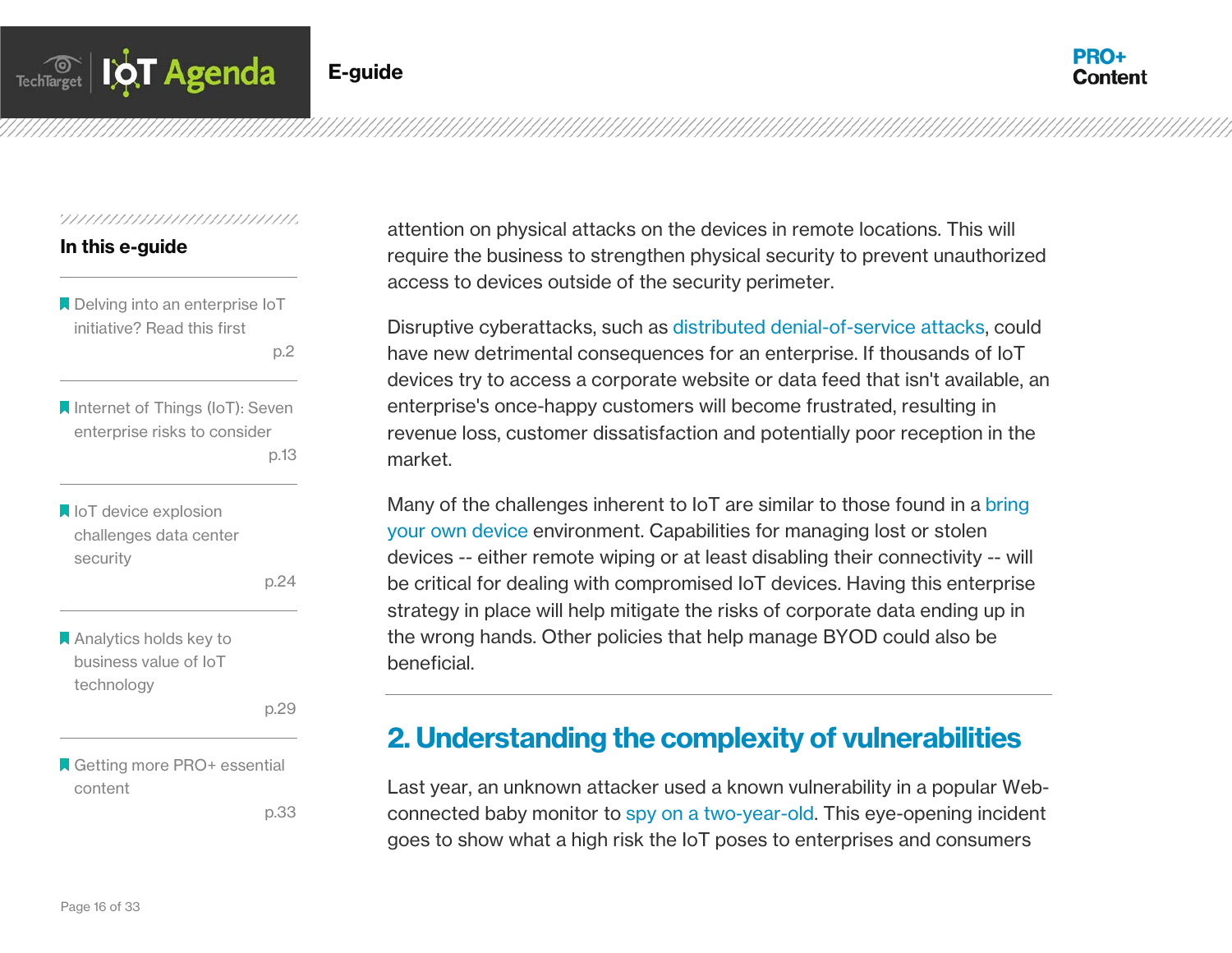

#### 

#### In this e-guide

**A** Delving into an enterprise IoT initiative? Read this first

p.2 and the contract of the p.2

**A** Internet of Things (IoT): Seven enterprise risks to consider p.13

loT device explosion challenges data center security

p.24

**Analytics holds key to** business value of IoT technology

p.29

■ Getting more PRO+ essential content

p.33

alike. In a more dramatic example, imagine using an IoT device like a simple thermostat to manipulate temperature readings at a nuclear power plant. If attackers compromise the device, the consequences could be devastating. Understanding where vulnerabilities fall on the complexity meter -- and how serious of a threat they pose -- is going to become a huge dilemma. To mitigate the risk, any project involving IoT devices must be designed with security in mind, and incorporate security controls, leveraging a pre-built role-based security model. Because these devices will have hardware, platforms and software that enterprises may never have seen before, the types of vulnerabilities may be unlike anything organizations have dealt with previously. It's critical not to underestimate the elevated risk many IoT devices may pose.

# 3. IoT vulnerability management

Another big challenge for enterprises in an IoT environment will be figuring out how to quickly patch IoT device vulnerabilities -- and how to prioritize vulnerability patching.

Because most IoT devices require a firmware update in order to patch vulnerabilities, the task can be complex to accomplish on the fly. For example, if a printer requires firmware upgrading, IT departments are unlikely to be able to apply a patch as quickly as they would in a server or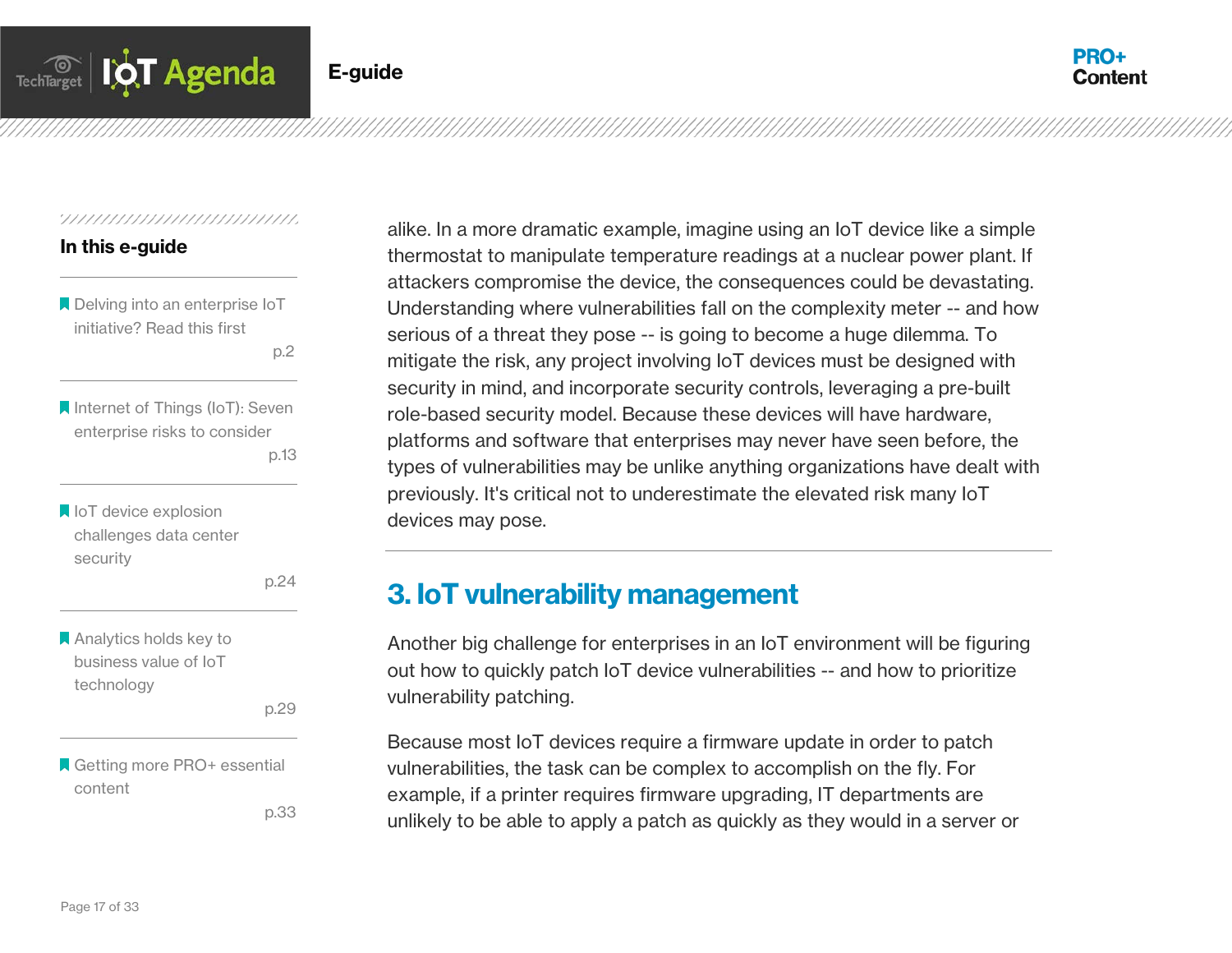

#### 

#### In this e-guide

- **A** Delving into an enterprise IoT initiative? Read this first
	- p.2 and the contract of the p.2
- **A** Internet of Things (IoT): Seven enterprise risks to consider p.13
- loT device explosion challenges data center security

p.24

**A** Analytics holds key to business value of IoT technology

p.29

■ Getting more PRO+ essential content

p.33

desktop system; upgrading custom firmware often requires extra time and effort.

Also challenging for enterprises will be dealing with the default credentials provided when IoT devices are first used. Oftentimes, devices such as wireless access points or printers come with [known administrator IDs and](http://searchsecurity.techtarget.com/answer/Network-security-risks-The-trouble-with-default-passwords)  [passwords.](http://searchsecurity.techtarget.com/answer/Network-security-risks-The-trouble-with-default-passwords) On top of this, devices may provide a built-in Web server to which admins can remotely connect, log in and manage the device. This is a huge vulnerability that can put IoT devices into attackers' hands. This requires enterprises to develop a stringent commissioning process. It also requires them to create a development environment where the initial configuration settings of the devices can be tested, scanned to identify any kind of vulnerabilities they present, validated and issues closed before the device is moved into the production environment. This further requires a compliance team to certify that the device is ready for production, test the security control on a periodic basis and make sure that any changes to the device are closely monitored and controlled and that any operational vulnerabilities found are addressed promptly.

# 4. Identifying, implementing security controls

In the IT world, redundancy is critical; should one product fail, another is there to take over. The concept of layered security works similarly, but it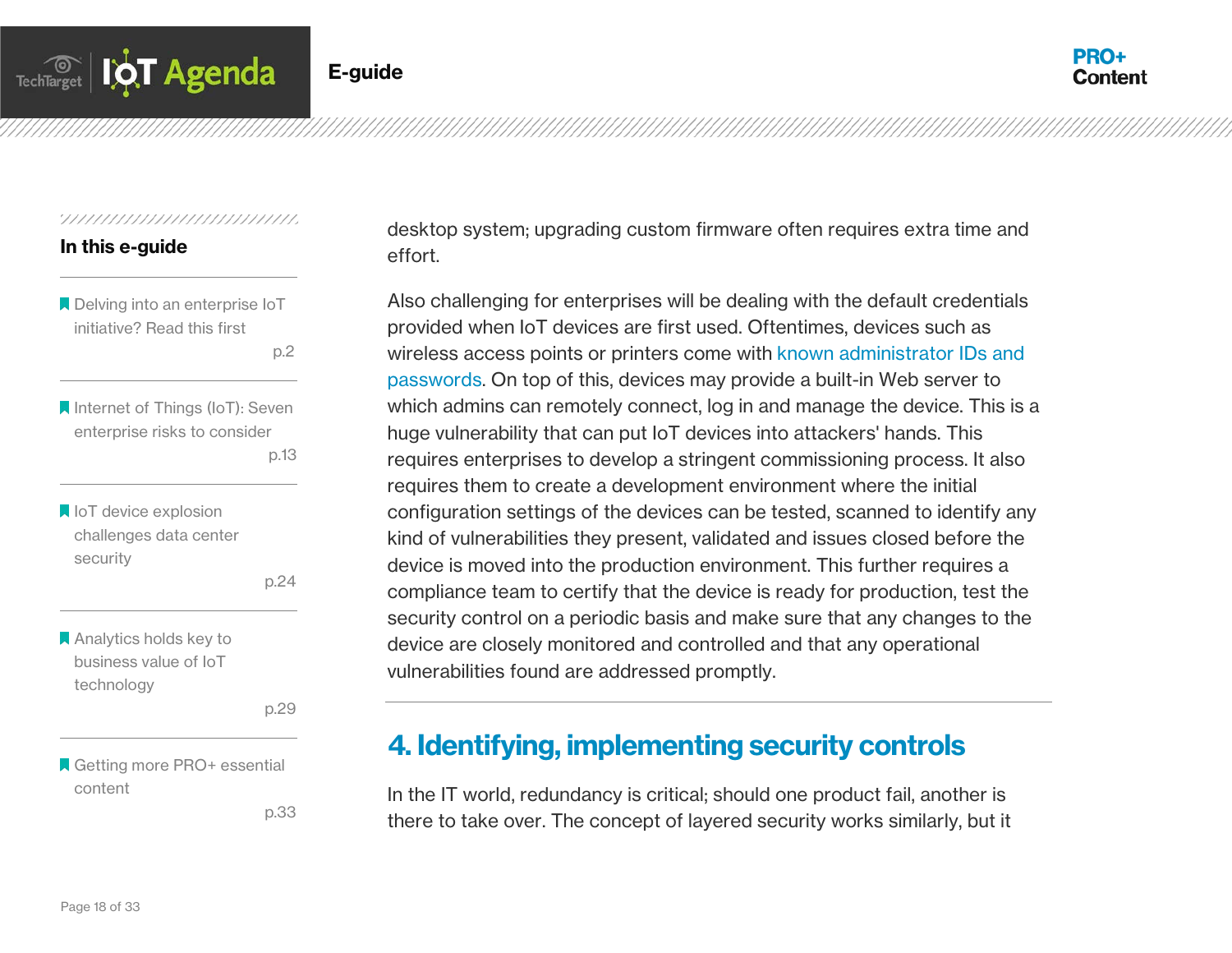

#### 

#### In this e-guide

**Delving into an enterprise IoT** initiative? Read this first

p.2 and the contract of the p.2

**A** Internet of Things (IoT): Seven enterprise risks to consider p.13

loT device explosion challenges data center security

p.24

**A** Analytics holds key to business value of IoT technology

p.29

■ Getting more PRO+ essential content

p.33

remains to be seen how well enterprises can layer security and redundancy to manage IoT risk. For example, [in the health care industry,](http://searchhealthit.techtarget.com/feature/Healthcare-IoT-security-issues-Risks-and-what-to-do-about-them) medical devices are available that not only monitor patients' health statuses, but also dispense medicine based on analysis performed by such devices. It's easy to imagine how tragic consequences could result [were these devices to](http://searchhealthit.techtarget.com/feature/IoT-medical-device-security-calls-for-broader-measures)  [become compromised.](http://searchhealthit.techtarget.com/feature/IoT-medical-device-security-calls-for-broader-measures)

The challenges for enterprises lie in identifying where security controls are needed for this emerging breed of Internet-connected devices, and then implementing effective controls. Given the diversity that will exist among these devices, organizations will need to conduct customized risk assessments, often relying on third-party expertise, to identify what the risks are and how best to contain them. While an interesting recent example was the case of former Vice President Dick Cheney [disabling the remote](http://www.huffingtonpost.com/2013/10/18/dick-cheney-60-minutes_n_4125698.html)  [connectivity of a defibrillator](http://www.huffingtonpost.com/2013/10/18/dick-cheney-60-minutes_n_4125698.html) implanted in his chest, unfortunately most enterprises won't have the luxury of taking these devices offline. In any event, organizations which embrace IoT must define their own information security controls to ensure the acceptable and adequate protection of the IoT evolution. As the trend matures, best practices will certainly emerge from industry professionals.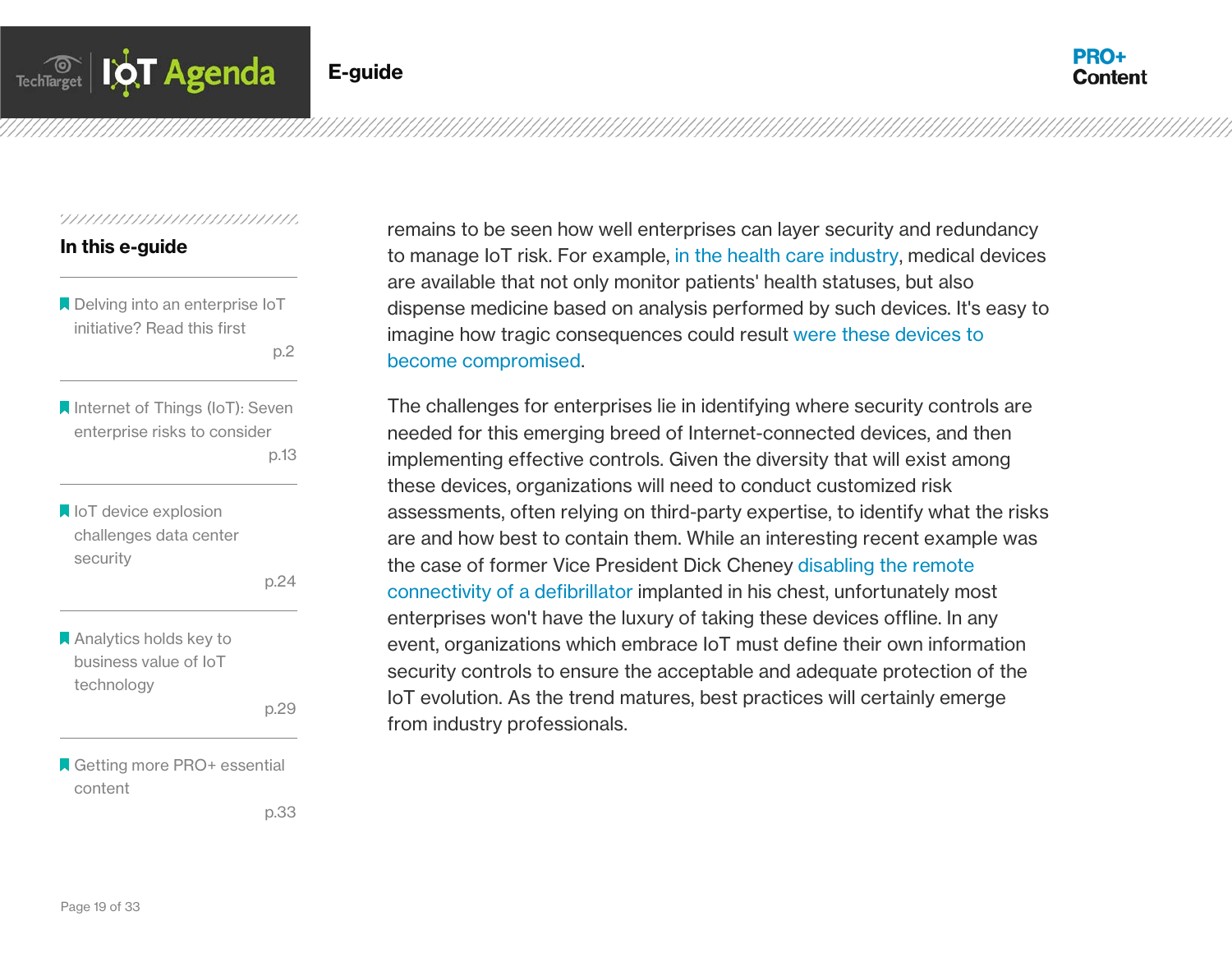

#### In this e-guide

**A** Delving into an enterprise IoT initiative? Read this first

p.2 and the contract of the p.2

**A** Internet of Things (IoT): Seven enterprise risks to consider p.13

loT device explosion challenges data center security

p.24

**A** Analytics holds key to business value of IoT technology

p.29

■ Getting more PRO+ essential content

p.33

# 5. Fulfilling the need for security analytics capabilities

The variety of new [Wi-Fi-](http://searchmobilecomputing.techtarget.com/definition/Wi-Fi)enabled devices connecting to the Internet will create a flood of data for enterprises to collect, aggregate, process and analyze. While certainly organizations will identify new business opportunities based on this data, new risks emerge as well.

Organizations must also be able to identify legitimate and malicious traffic patterns on IoT devices. For example, if an employee tries to download a seemingly legitimate app onto his or her smartphone that contains malware, it is critical to have actionable threat intelligence measures in place to identify the threat. The best analytical tools and algorithms will not only detect malicious activity, but also improve customer support efforts and improve the services being offered to the customers.

To prepare for these challenges, enterprises must build the right set of tools and processes required to provide adequate security analytics capabilities.

# 6. Modular hardware and software components

Security should be considered and implemented in every aspect of IoT to better control the parts and modules of Internet-connected devices.

Page 20 of 33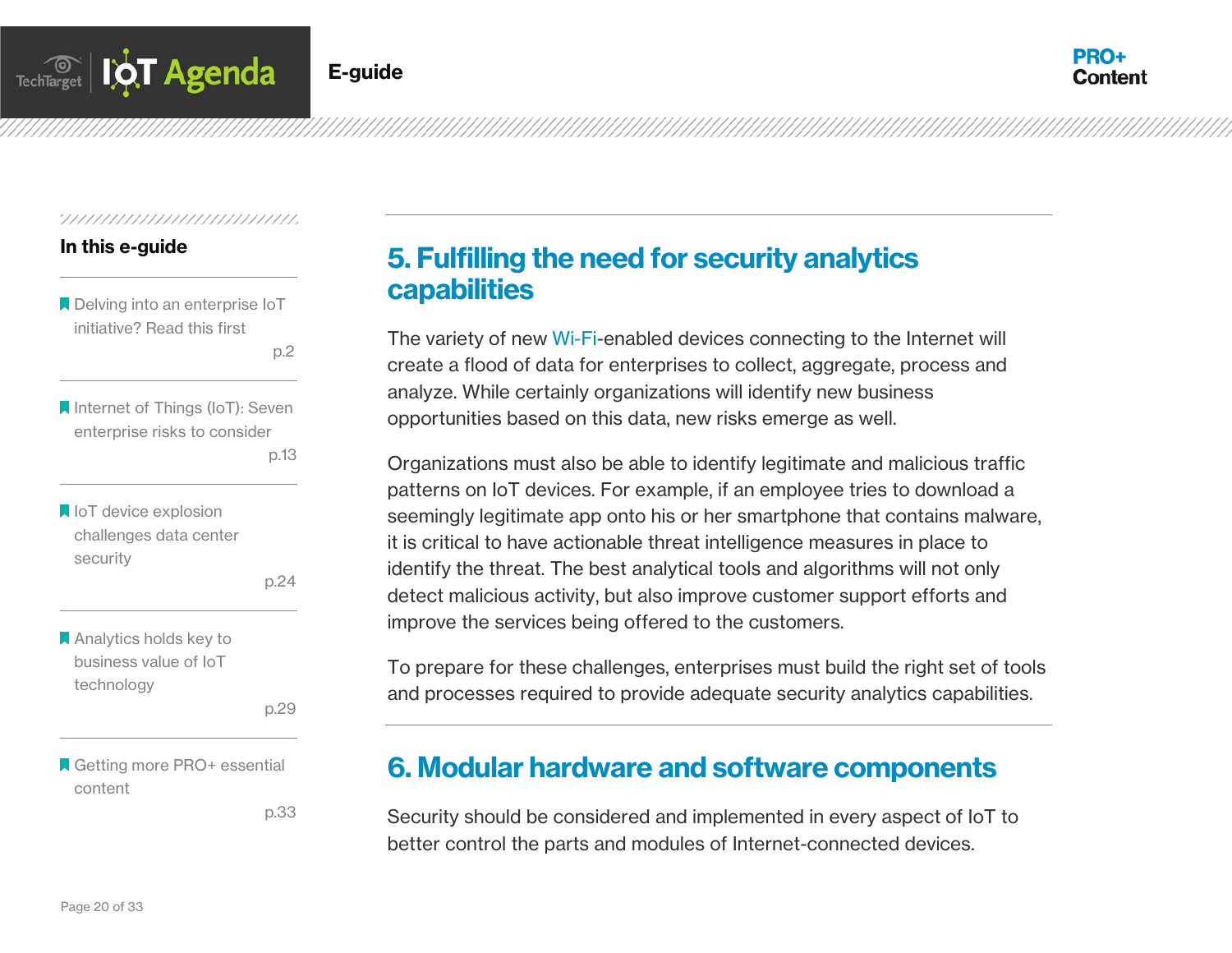

#### In this e-guide

Delving into an enterprise IoT initiative? Read this first

p.2 and the contract of the p.2

**A** Internet of Things (IoT): Seven enterprise risks to consider p.13

loT device explosion challenges data center security

p.24

Analytics holds key to business value of IoT technology

p.29

Getting more PRO+ essential content

p.33

Unfortunately it should be expected that attackers will seek to compromise the supply chain of IoT devices, implanting malicious code and other vulnerabilities to exploit only after the devices have been implemented in an enterprise environment. It may prove necessary to adopt a security paradigm like the [Forrester Zero Trust model](http://searchsecurity.techtarget.com/tip/Adopt-Zero-Trust-to-Help-Secure-The-Extended-Enterprise) for IoT devices.

Where possible, enterprises should proactively set the stage by isolating these devices to their own network segment or vLAN. Additionally, technologies such as microkernels or [hypervisors](http://searchservervirtualization.techtarget.com/definition/hypervisor) can be used with embedded systems to isolate the systems in the event of a security breach.

# 7. Rapid demand in bandwidth requirement

A study conducted by Palo Alto Networks Inc. revealed that between November 2011 and May 2012, [network traffic jumped 700%](http://searchenterprisewan.techtarget.com/news/2240114338/Social-media-traffic-requires-new-WAN-architecture) on networks the vendor observed, largely due to [streaming media,](http://whatis.techtarget.com/definition/streaming-media) [peer-to-peer](http://searchnetworking.techtarget.com/definition/peer-to-peer) applications and [social networking.](http://whatis.techtarget.com/definition/social-networking) As more devices connect to the Internet, this number will continue to grow.

However, the increased demand for Internet will potentially proliferate [business continuity](http://searchstorage.techtarget.com/definition/business-continuance) risks. If critical applications do not receive their required [bandwidth,](http://searchenterprisewan.techtarget.com/definition/bandwidth) consumers will have bad experiences, employee productivity will suffer and enterprise profitability could fall.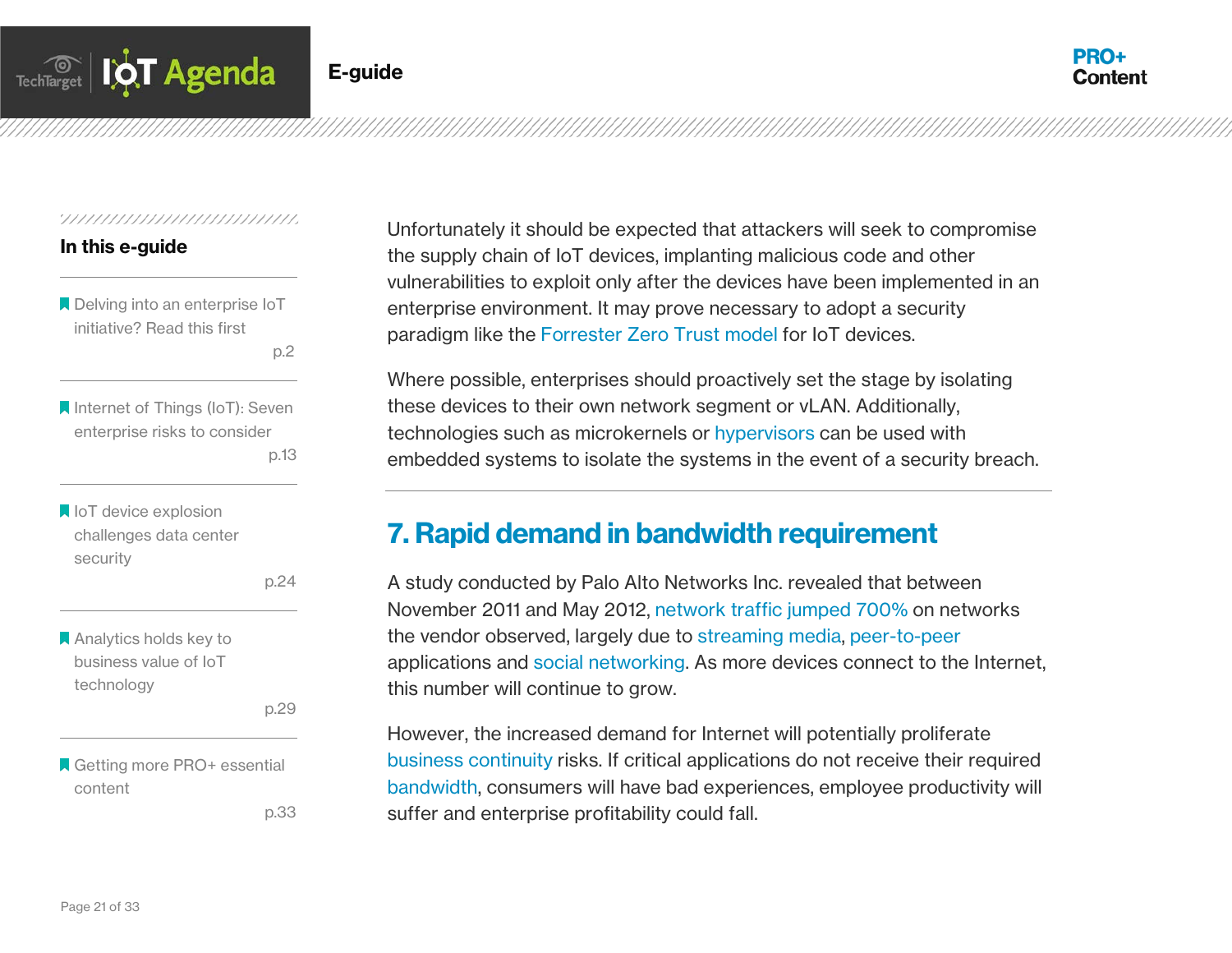

#### In this e-guide

Delving into an enterprise IoT initiative? Read this first

p.2 and the contract of the p.2

**A** Internet of Things (IoT): Seven enterprise risks to consider p.13

```
loT device explosion
challenges data center 
security
```
p.24

**A** Analytics holds key to business value of IoT technology

p.29

■ Getting more PRO+ essential content

p.33

To ensure high availability of their services, enterprises must consider adding bandwidth and boosting traffic management and monitoring. This will not only mitigate business continuity risks, but also prevent potential losses. In addition, from the project planning standpoint, organizations would need to do capacity planning and watch the growth rate of the network so that the increased demand for the required bandwidth can be met.

# **Conclusion**

The Internet of Things has great potential for the consumer as well as for enterprises, but not without risk.

Information security organizations must begin preparations to transition from securing PCs, servers, mobile devices and traditional IT infrastructure, to managing a much broader set of interconnected items incorporating wearable devices, sensors and technology we can't even foresee currently. Enterprise security teams should take the initiative now to research security best practices to secure these emerging devices, and be prepared to update risk matrices and security policies as these devices make their way onto enterprise networks to enable machine-to-machine communication, huge data collection and numerous other uses.

This increased complexity within the enterprise shouldn't be overlooked, and threat modeling will be necessary to ensure basic security principal of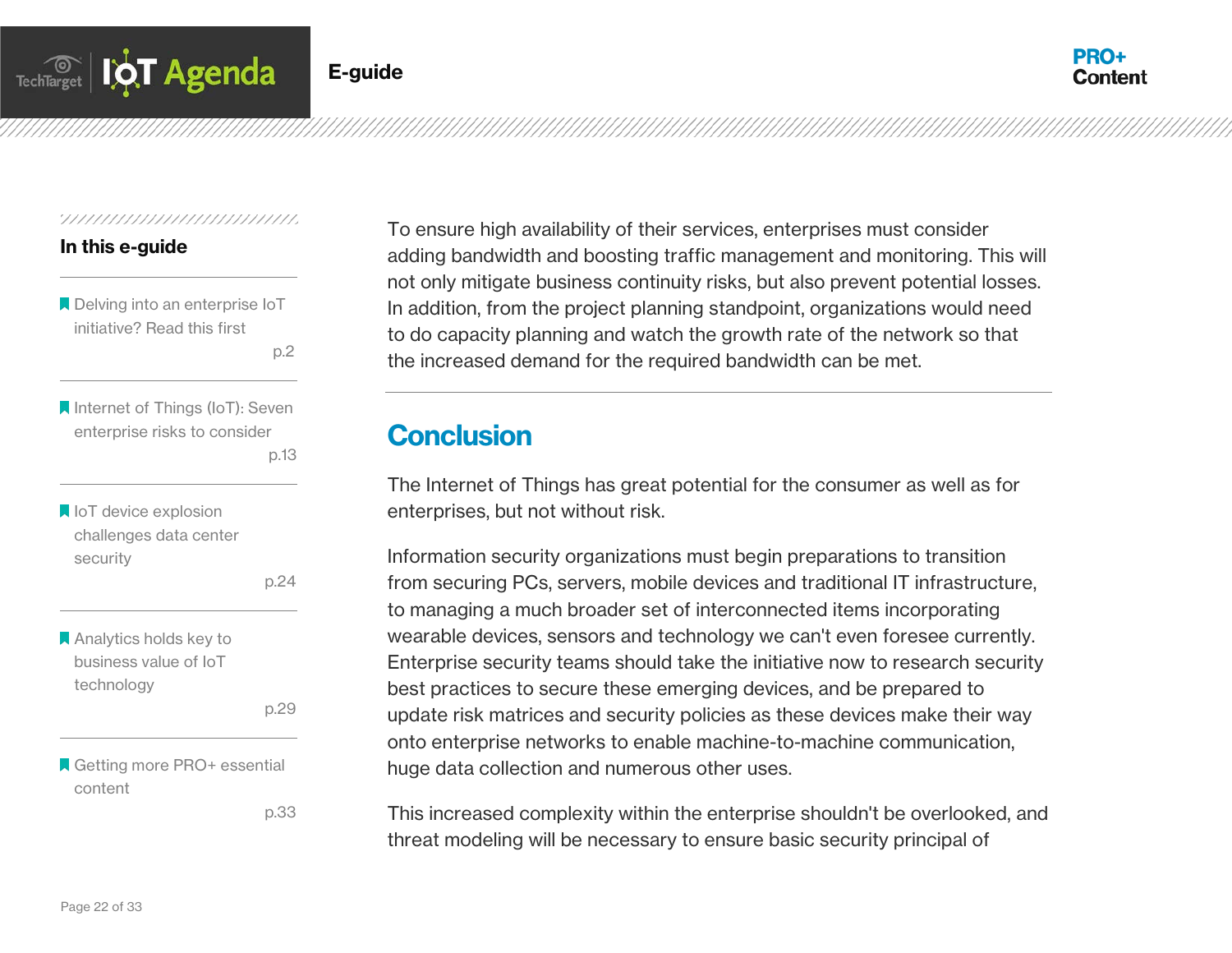



#### 

#### In this e-guide

Delving into an enterprise IoT initiative? Read this first

**Internet of Things (IoT): Seven** enterprise risks to consider p.13

**IoT** device explosion challenges data center security

p.24

p.2

**Analytics holds key to** business value of IoT technology

p.29

Getting more PRO+ essential content

p.33

confidentiality, integrity and availability are maintained in what will be an increasingly interconnected digital world.

## **[Next article](#page-24-0)**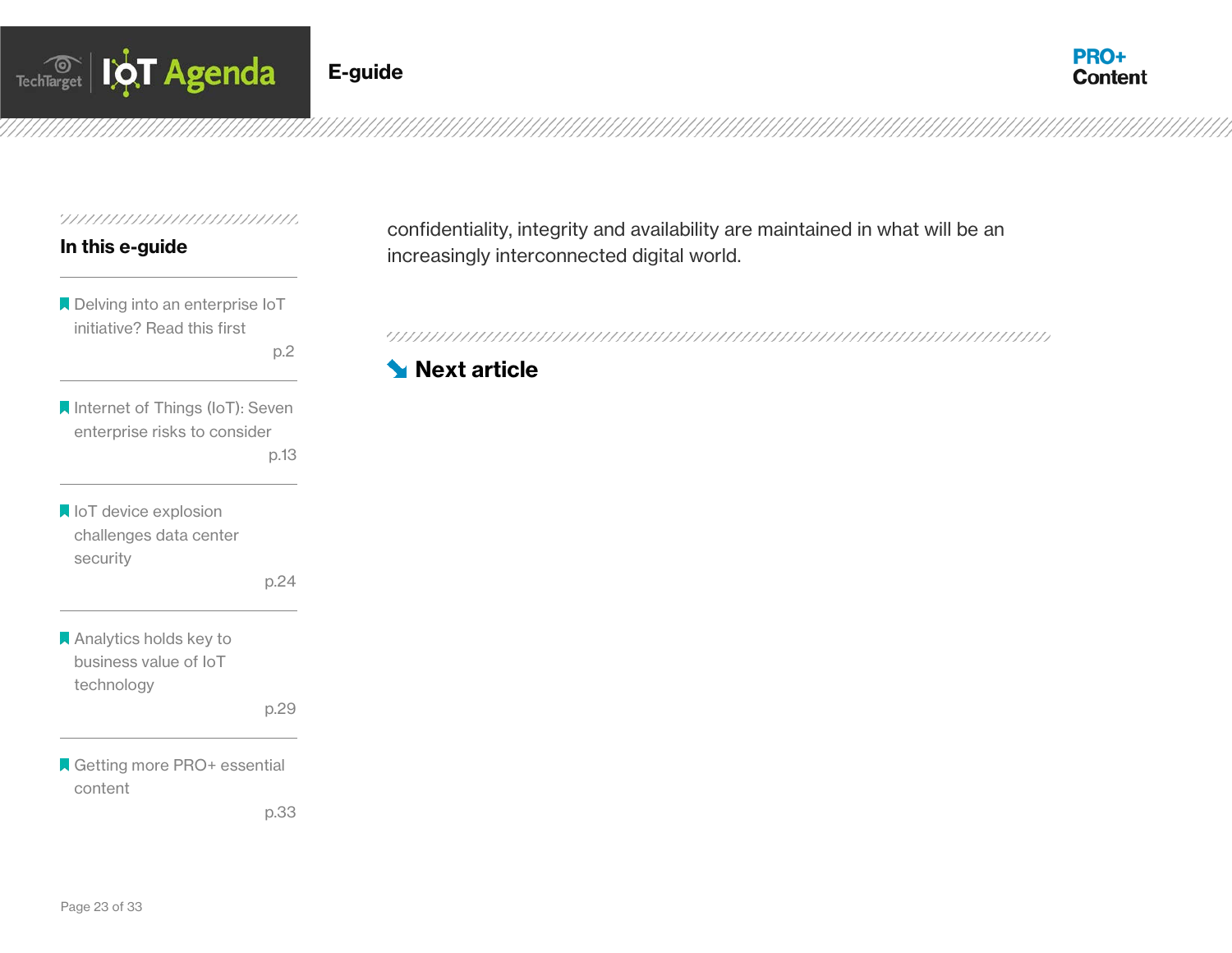

#### 

#### In this e-guide

Delving into an enterprise IoT initiative? Read this first

p.2 and the contract of the p.2

**A** Internet of Things (IoT): Seven enterprise risks to consider p.13

loT device explosion challenges data center security

p.24

**Analytics holds key to** business value of IoT technology

p.29

Getting more PRO+ essential content

p.33

<span id="page-24-0"></span>

# **IN IoT device explosion challenges data** center security

Robert Gates, News writer

The billions of Internet connected devices in the IoT wave introduce new data center security concerns that IT managers must head off at the pass.

Whether it is a sensor mounted on a rover inside a mine or a sensor inside a car, the connected world of the [Internet of Things](http://whatis.techtarget.com/definition/Internet-of-Things) presents new security concerns that data center operators are starting to tackle.

The data center has evolved from connecting to PCs, then [BYOD](http://whatis.techtarget.com/definition/BYOD-bring-your-own-device) and now, "who knows who brought the device," according to Joe Skorupa, an analyst with Gartner Inc., adding that the number of devices is extraordinary.

This year, research firm Gartner Inc. estimates 1.1 billion connected things will be used in smart cities alone. That number will balloon to 9.7 billion by 2020.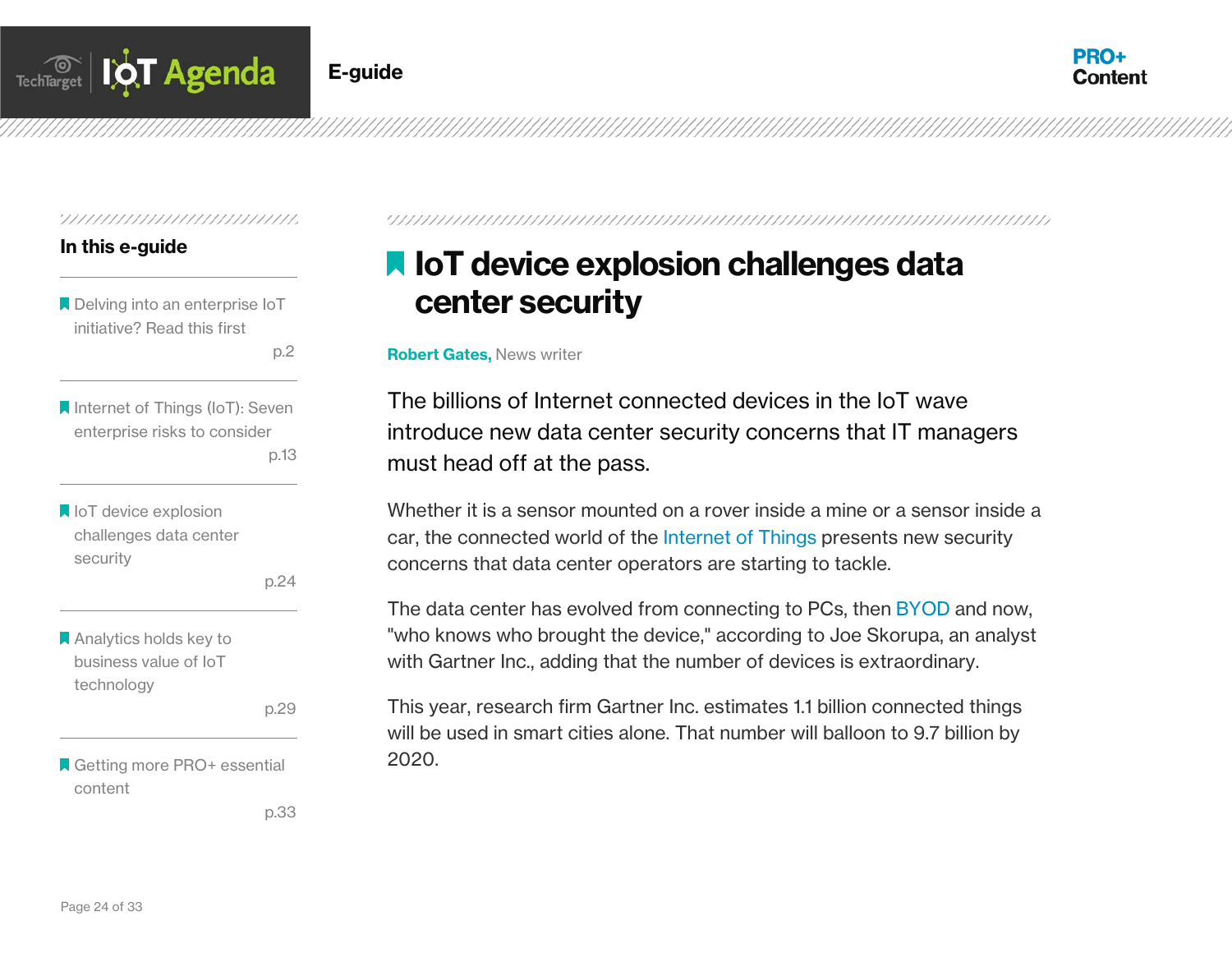

#### In this e-guide

**A** Delving into an enterprise IoT initiative? Read this first

p.2 and the contract of the p.2

**A** Internet of Things (IoT): Seven enterprise risks to consider p.13

```
loT device explosion
challenges data center 
security
```
p.24

**Analytics holds key to** business value of IoT technology

p.29

Getting more PRO+ essential content

p.33

Much of the [enterprise infrastructure](http://searchsdn.techtarget.com/news/4500256800/SD-WAN-could-address-future-IoT-challenges) is not configured or scaled from the Internet of Things (IoT) perspective, said Mike Sapien, an analyst with Ovum, an independent consultancy firm based in London.

The data center will process large quantities of IoT data in real time, which will increase as a proportion of data center workloads, Gartner said, leaving providers to face new security and capacity challenges.

# IoT data security begins with the network

The IoT introduces, for the first time in a widespread way, devices without a human behind it. While the security challenges of BYOD presented similar concerns, the many connected IoT devices magnifies it in scale, Sapien said.

One solution is to have an IoT network connected at just one point to your corporate network, and even consider using a different provider, Sapien said. An age-old example is the ATM network of the bank.

But today's IoT introduces thousands of new [machine-to-machine](http://whatis.techtarget.com/definition/machine-to-machine-M2M) relationships. Take pay-as-you-go insurance, for example, where devices in a car tabulate the miles traveled or the areas where the car goes to calculate the insurance charge.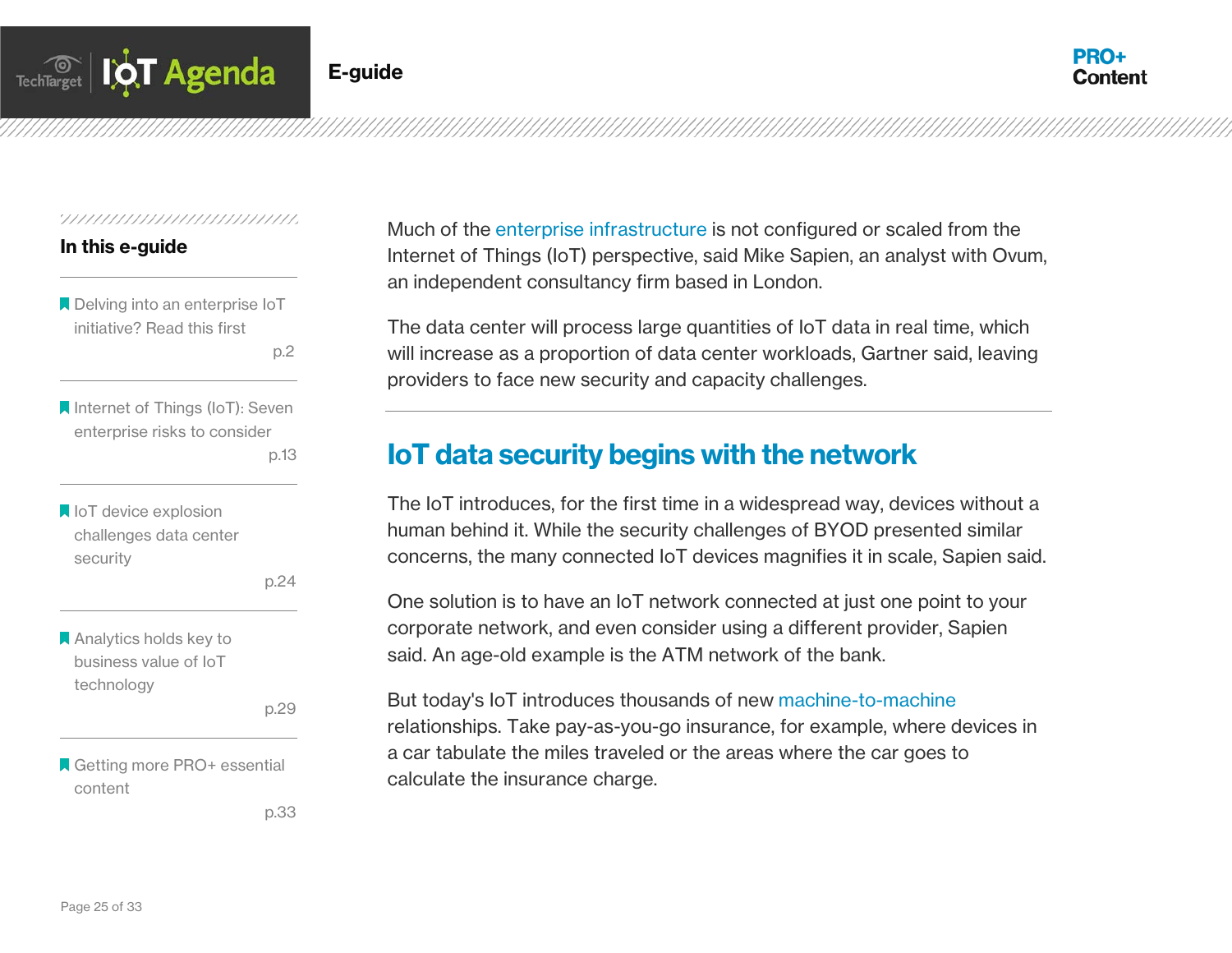

#### In this e-guide

**A** Delving into an enterprise IoT initiative? Read this first

p.2 and the contract of the p.2

**A** Internet of Things (IoT): Seven enterprise risks to consider p.13

loT device explosion challenges data center security

p.24

**A** Analytics holds key to business value of IoT technology

p.29

**A** Getting more PRO+ essential content

p.33

"The insurance company is not going to put that on its data backbone," Sapien said.

Because many IoT devices will be owned by third parties, the control, risk assessment and mitigation will be outside of enterprises, according to Gartner, which will bring on a new set of vulnerabilities because many of the devices will be connected to enterprise networks.

Gartner recommends that data center managers understand that security must be integrated as part of IoT infrastructure and they should partner with industry device and platform manufacturers to succeed in this emerging marketplace.

Solutions to the security challenges of the IoT in the data center can be found for specific verticals, Sapien said.

Data center mangers should still be most concerned in coming up with a plan to respond to a breach from an IoT connected device.

"The ability to rapidly respond to a breach or threat is still a major challenge," Sapien said, adding that data center managers should develop a strong plan to isolate, remediate and remove the threat. "There could be hundreds of end user devices without a user that are attacking."

That's one of the big differences data center managers will face with the IoT -- unlike the mobile device management in a phone which can enforce proxy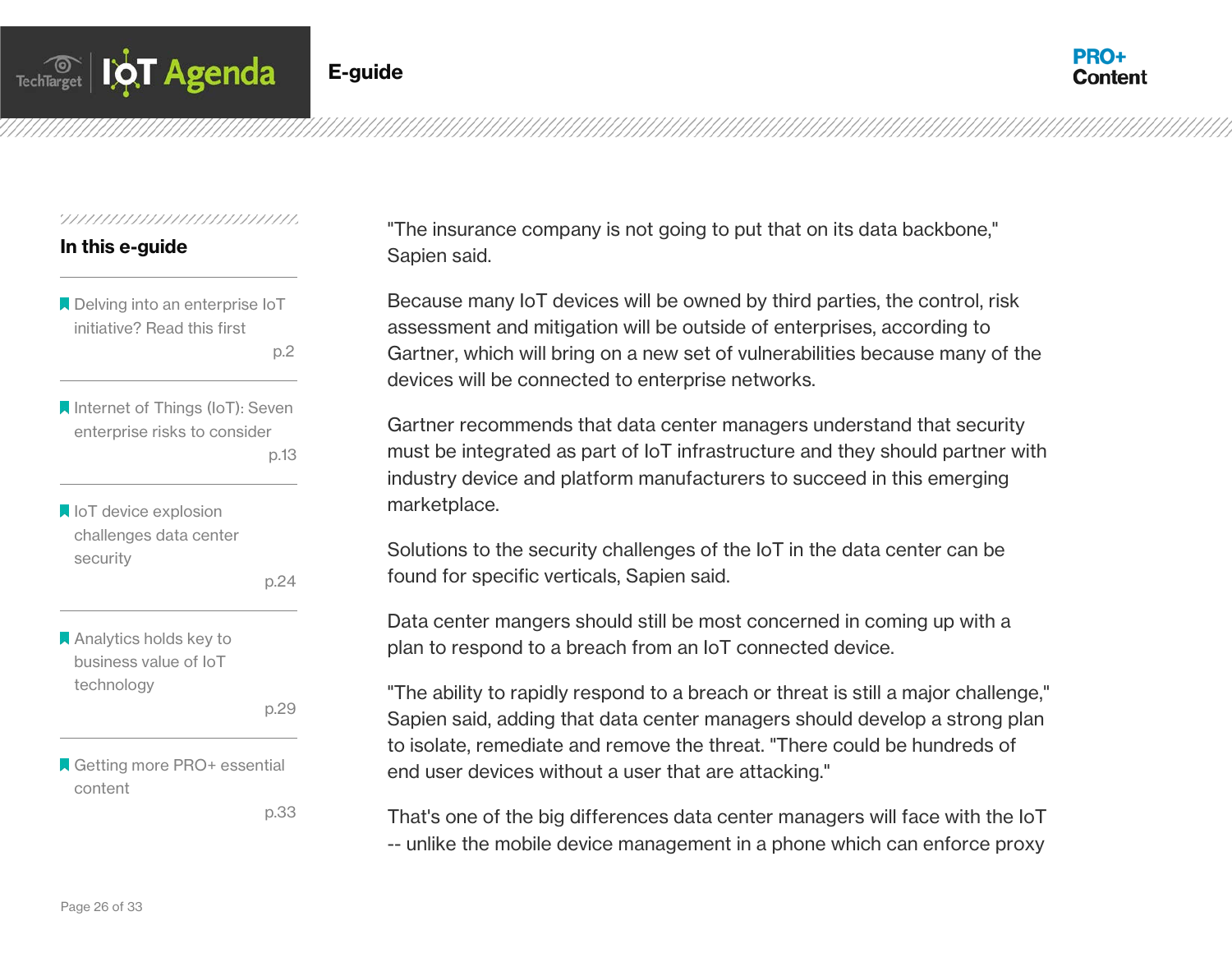

#### In this e-guide

**A** Delving into an enterprise IoT initiative? Read this first

p.2 and the contract of the p.2

**A** Internet of Things (IoT): Seven enterprise risks to consider p.13

loT device explosion challenges data center security

p.24

**Analytics holds key to** business value of IoT technology

p.29

Getting more PRO+ essential content

p.33

settings or remotely wipe the data on the device -- many IoT devices have nobody controlling the end point.

In addition to the connected city -- which will grow nine-fold in the next five years -- some of those connected "things" are in the data center itself. The security system for a data center which used to be secure and separate may now be connected. Tools to monitor the data center environment are, or can be, connected to other machines.

"Every point of entry will spark someone's imagination," said Jeff Wilson, an analyst at HIS Technology.

While the processing power of a sole IoT device may be limited, the devices could operate with a swarm mentality, according to Gartner's Skorupa.

"We are in the very early period of IoT," Skorupa said. "The security issues are there whether it is the IoT but the IoT just increases the security footprint."

Wilson suggests two solutions -- monitor traffic for attacks or obscure the security network. For example, Tempered Networks has a product that creates an encrypted overlay network that obfuscates the data center's control infrastructure.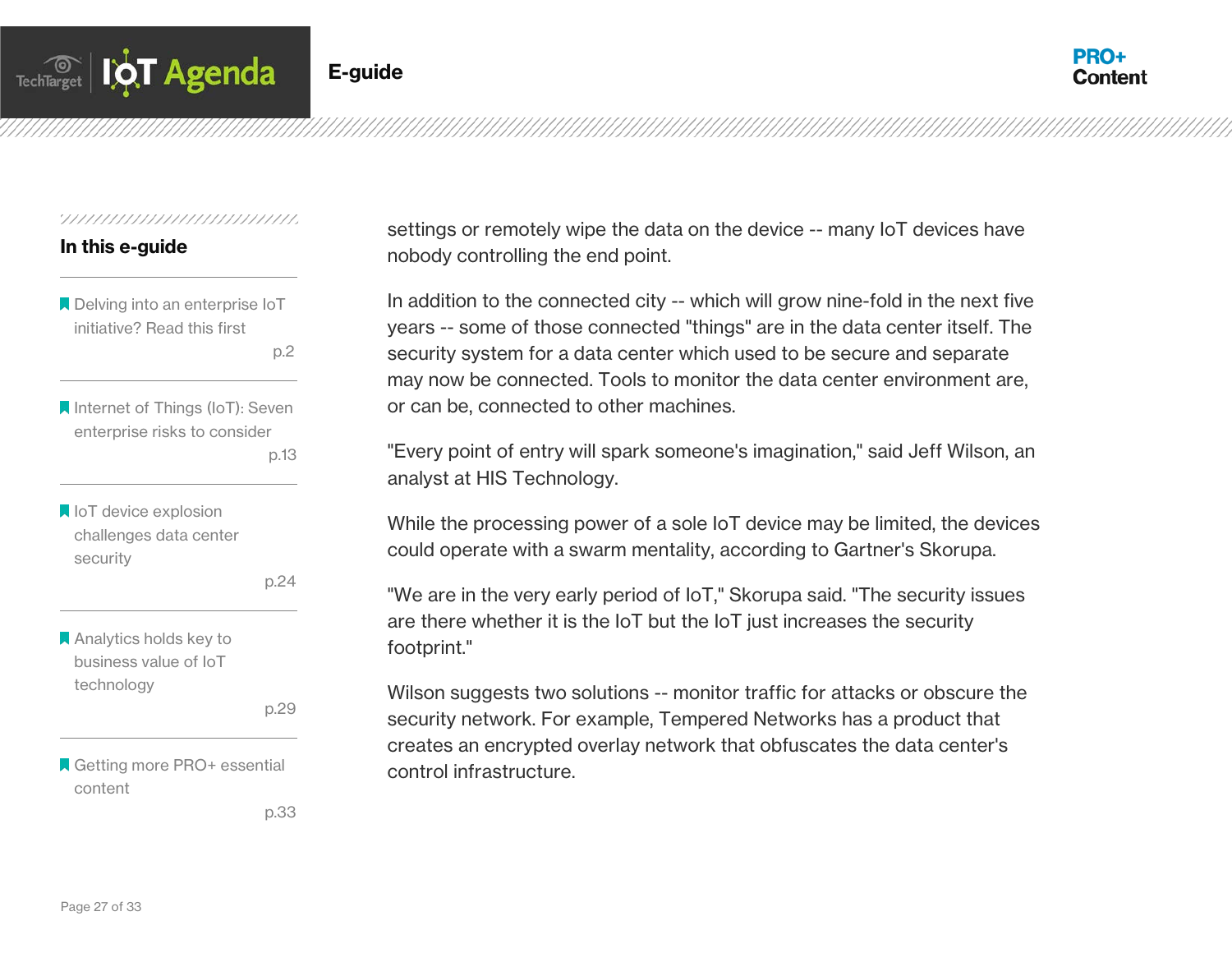



#### 

#### In this e-guide

Delving into an enterprise IoT initiative? Read this first

p.2

**Internet of Things (IoT): Seven** enterprise risks to consider p.13

loT device explosion challenges data center security

p.24

**Analytics holds key to** business value of IoT technology

p.29

Getting more PRO+ essential content

p.33

Most large data centers have been built in the past 10 years, Wilson said, noting that it is much simpler than a power plant, which may have a piecemeal security system built over the past 50 years, or longer.

# **[Next article](#page-32-0)**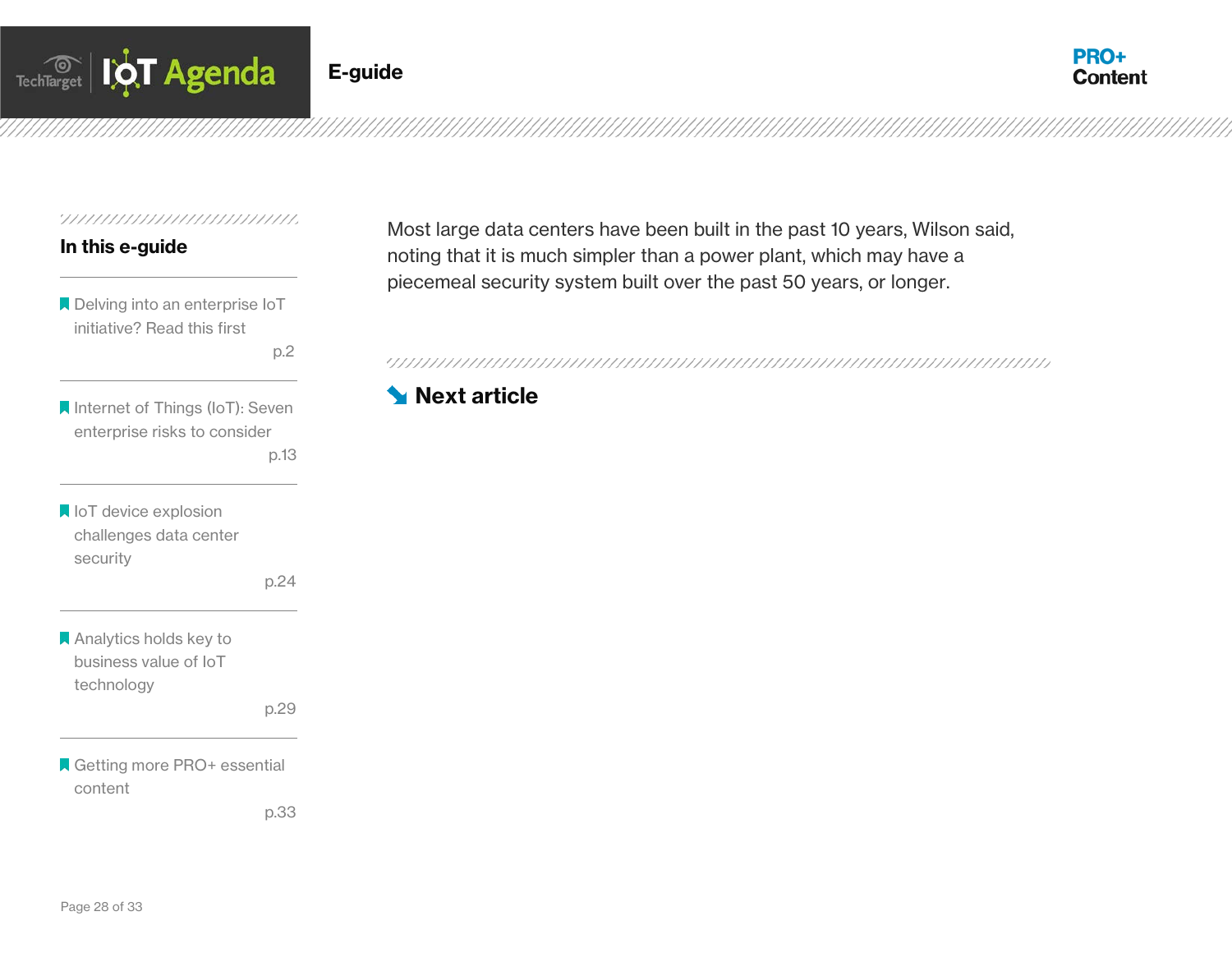



#### 

#### In this e-guide

**A** Delving into an enterprise IoT initiative? Read this first

p.2 and the contract of the p.2

**A** Internet of Things (IoT): Seven enterprise risks to consider p.13

loT device explosion challenges data center security

p.24

**Analytics holds key to** business value of IoT technology

p.29

Getting more PRO+ essential content

p.33

# **A** Analytics holds key to business value of [IoT technology](#page-32-0)

#### Ed Burns, [Site Editor](#page-32-0)

With all the hype about the Internet of Things, many businesses are wondering how they can get value out of IoT investments. One critical component is effective data analytics.

The Internet of Things is quickly becoming one of the most-hyped technologies in IT circles -- the big data term of the moment. But as the concept of the IoT becomes more familiar, how businesses can derive value from it is a question that needs to be answered. And increasingly, analytics is seen as the key to making [investments in IoT technology](http://searchmanufacturingerp.techtarget.com/tip/A-look-at-IoT-platforms-that-rely-on-local-intelligence) worthwhile.

The futuristic example of the [networked refrigerator](http://uxmag.com/articles/the-internet-of-things-and-the-mythical-smart-fridge) has become a popular way for people to explain how the [IoT](http://whatis.techtarget.com/definition/Internet-of-Things) works. The idea is that sensors embedded in the refrigerator will know when products that you typically keep on hand are running low or reaching their expiration date, triggering the refrigerator to automatically order more via its network connection. It sounds a bit like something from *[The Jetsons](http://www.imdb.com/title/tt0055683/)*, though, and businesses outside of the home appliance or food delivery markets may wonder what's in the IoT for them.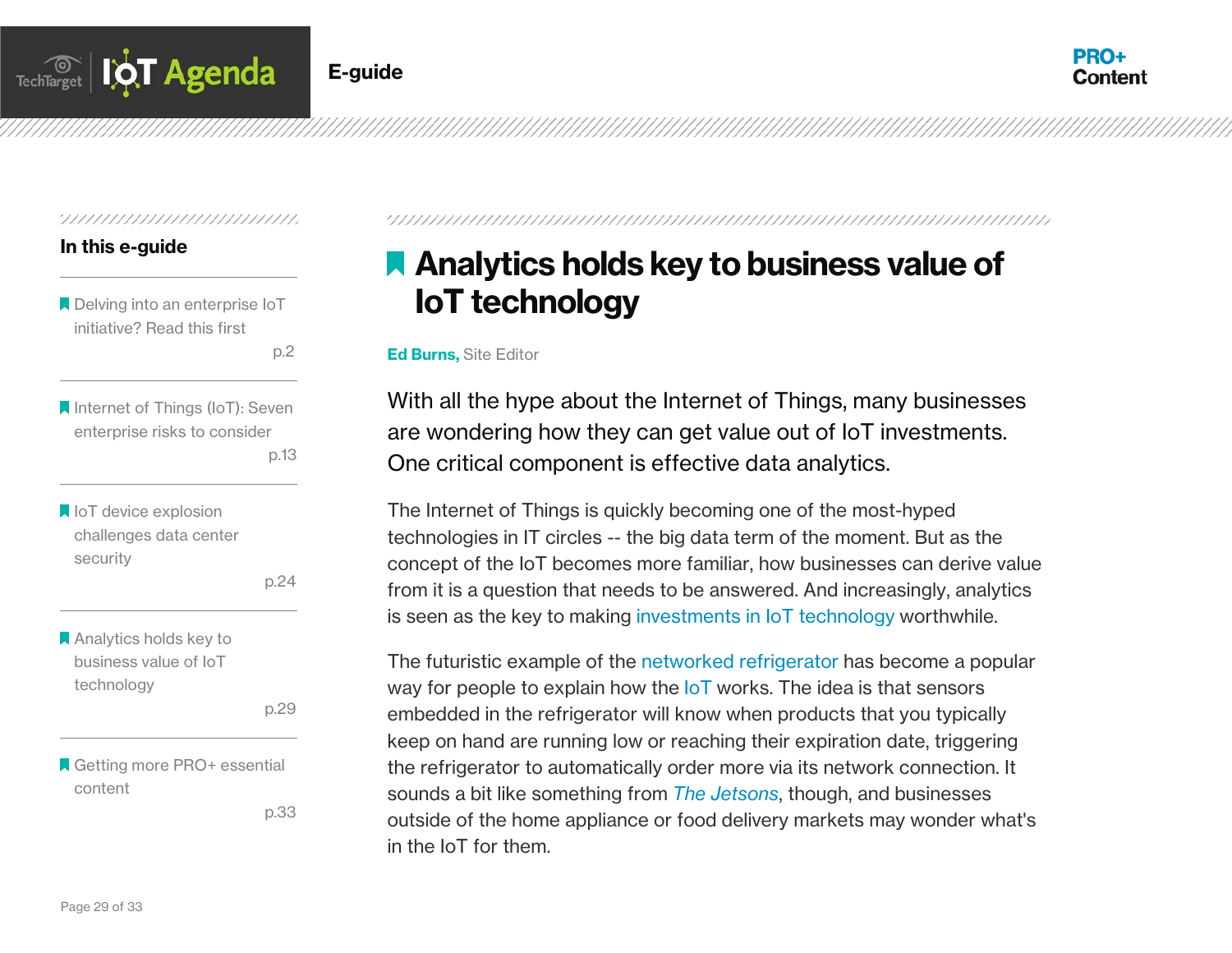

#### 

#### In this e-guide

**A** Delving into an enterprise IoT initiative? Read this first

p.2 and the contract of the p.2

**A** Internet of Things (IoT): Seven enterprise risks to consider p.13

loT device explosion challenges data center security

p.24

**Analytics holds key to** business value of IoT technology

p.29

Getting more PRO+ essential content

p.33

But [IoT technology](http://searchenterprisedesktop.techtarget.com/feature/Internet-of-Things-devices-could-be-a-roller-coaster-for-desktop-admins) has potential applications well beyond the consumer space. For example, package delivery trucks, manufacturing systems and [electrical grids](http://whatis.techtarget.com/definition/smart-grid) all typically have sensors to monitor performance. More and more companies are now starting to collect and store data from such sensors. The next step is to analyze the data. Looking for patterns in it could illuminate ways to improve business operations, such as doing more preventive maintenance or designing more efficient delivery routes.

"The way I think of it is it makes things we deal with more addressable," said Joe DeCosmo, chief analytics officer at Enova International Inc., an online financial services provider based in Chicago. But DeCosmo, who previously worked as a consultant to public utility companies on projects to balance energy production with consumer demand, said that without the analytics piece, sensor data is just a lot of noise.

"The [data combined with the analytics](http://searchbusinessanalytics.techtarget.com/feature/Enovas-chief-analytics-officer-on-managing-an-analytics-team) makes those addressable opportunities," he said.

# High expectations for IoT tools

In its 2014 Hype Cycle for Emerging Technologies [report,](http://www.gartner.com/newsroom/id/2819918) published in August, consultancy Gartner Inc. placed the IoT at the very top of what it calls the peak of inflated expectations. But many IT departments that are thinking about the IoT now are focusing primarily on the [data collection](http://searchdatacenter.techtarget.com/news/2240209084/Internet-of-Things-data-deluge-to-impact-data-centers-IT-market)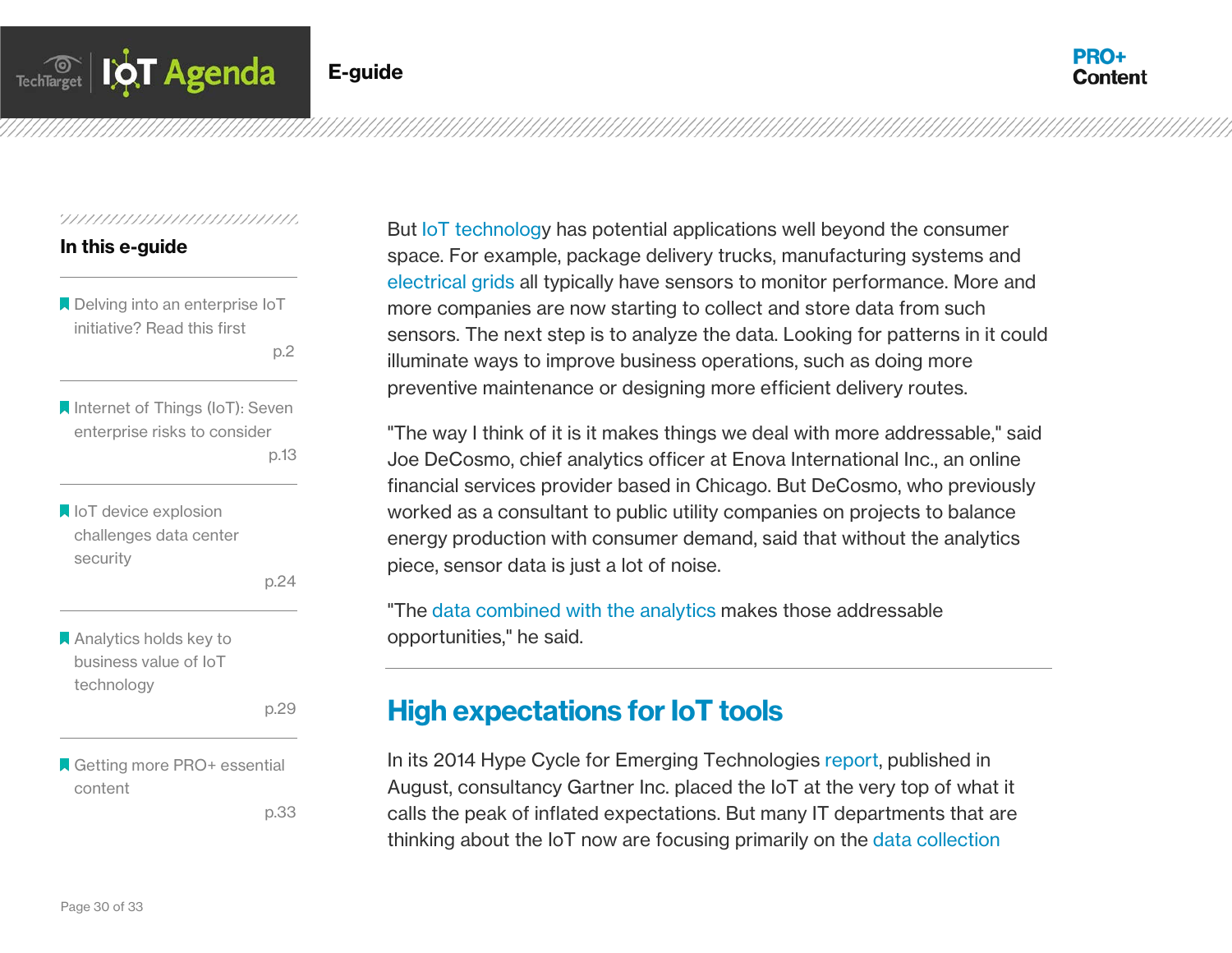

#### 

#### In this e-guide

**A** Delving into an enterprise IoT initiative? Read this first

p.2 and the contract of the p.2

**A** Internet of Things (IoT): Seven enterprise risks to consider p.13

loT device explosion challenges data center security

p.24

**A** Analytics holds key to business value of IoT technology

p.29

Getting more PRO+ essential content

p.33

[aspect.](http://searchdatacenter.techtarget.com/news/2240209084/Internet-of-Things-data-deluge-to-impact-data-centers-IT-market) In order to get to a point where IoT projects really deliver business value -- and avoid falling into Gartner's trough of disillusionment - organizations need to have a plan for analyzing [IoT data](http://searchnetworking.techtarget.com/feature/Whats-the-best-network-for-transporting-and-collecting-IoT-data) and acting on those analytics' results, said Steven Sarracino, founder of Activant Capital Group LLC, a Greenwich, Conn., venture firm that invests in technology companies.

Vendors marketing **IoT** products also need to emphasize data analysis capabilities, not just collecting sensor data, according to Sarracino. "There are a lot of [vendors] that will take the data and present it, and it will look pretty in a dashboard," he said. "But if they're not doing sensor-driven analytics, it's not useful."

Retail is one industry where Sarracino sees [IoT technology having an impact](http://searchoracle.techtarget.com/feature/Pool-pump-motor-shows-off-end-to-end-Oracle-IoT-implementation) today. His company recently invested in a software vendor called RetailNext Inc., which [applies analytics to data](http://searchbusinessanalytics.techtarget.com/feature/Spark-analytics-applications-get-boost-from-built-in-libraries) from security cameras and Wi-Fi beacons to help retailers understand how customers are interacting with instore displays.

Sarracino said retailers have been [analyzing customers' Web activity data](http://searchbusinessanalytics.techtarget.com/news/2240112082/Clickstream-data-edges-retailer-into-big-data-analytics-territory) for years to identify opportunities to optimize their online services. Now, he added, they're looking to do the same kind of thing in their brick-and-mortar locations.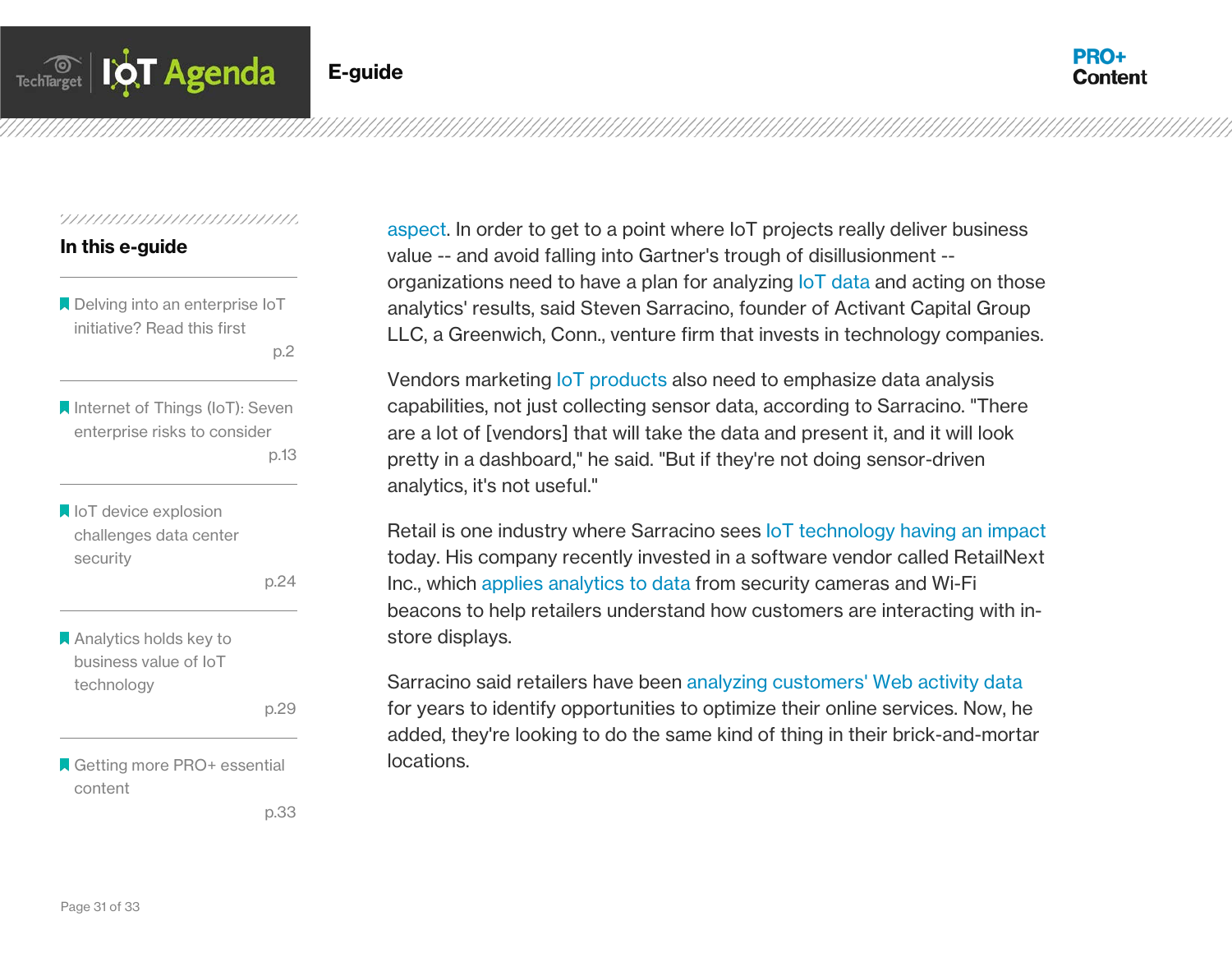

#### In this e-guide

**A** Delving into an enterprise IoT initiative? Read this first

p.2 and the contract of the p.2

- **A** Internet of Things (IoT): Seven enterprise risks to consider p.13
- loT device explosion challenges data center security

p.24

**Analytics holds key to** business value of IoT technology

p.29

Getting more PRO+ essential content

p.33

# Constructing an IoT analytics business case

But the opportunities aren't limited to retail. For example, Dan Hussain, a technologist who is founder and president of patent law firm American Patent Agency PC and investment company American Pioneer Ventures, has developed software designed to analyze sensor data from cranes being used to build high-rise towers to help identify potential structural failures in the cranes. Hussain said such [machines have long had sensors](http://searchbusinessanalytics.techtarget.com/feature/Sensors-offer-big-data-users-an-operational-analytics-edge) to monitor their performance. What's new is that construction companies are now starting to ask how they can use that data to improve performance and avoid potentially dangerous safety issues.

This new strategic focus on IoT data collection and analysis can give organizations visibility into areas of their operations they've never had before. "We talked to many Fortune 500 companies and CEOs and found that many of their problems come from a lack of data coordination," Hussain said. "But once you get things connected, everything takes off."

# <span id="page-32-0"></span>**Next article**